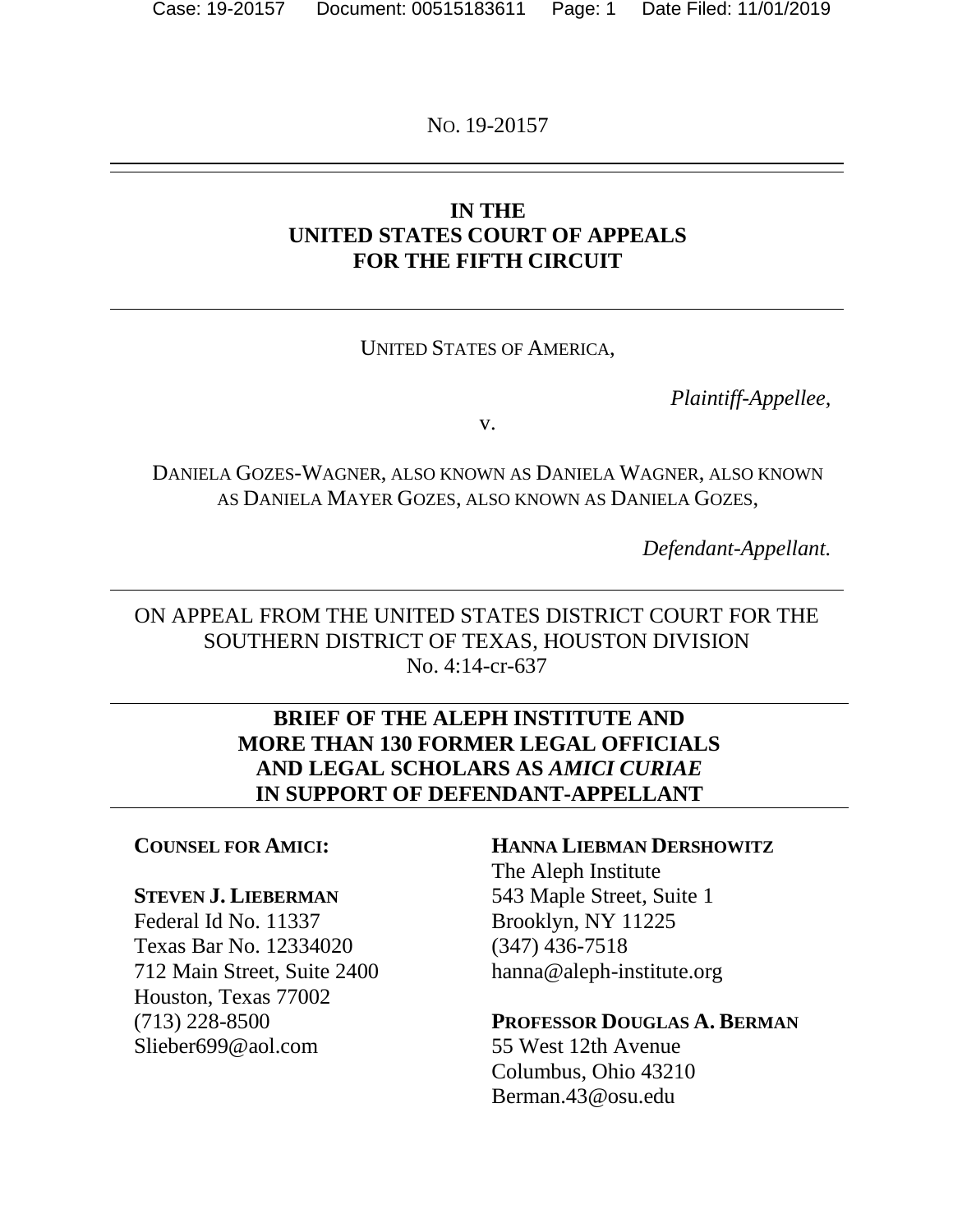# **TABLE OF CONTENTS**

| <b>I. THE DISTRICT COURT'S APPROACH TO SENTENCING WAS</b> |  |
|-----------------------------------------------------------|--|
| PROCEDURALLY DEFECTIVE IN ITS APPROACH TO VARIOUS         |  |
|                                                           |  |
| IL THE DISTRICT COURT'S 20-YEAR SENTENCE FOR A LESS-      |  |
| CULPABLE FIRST OFFENDER DESPITE MANY MITIGATING FACTS     |  |
|                                                           |  |
|                                                           |  |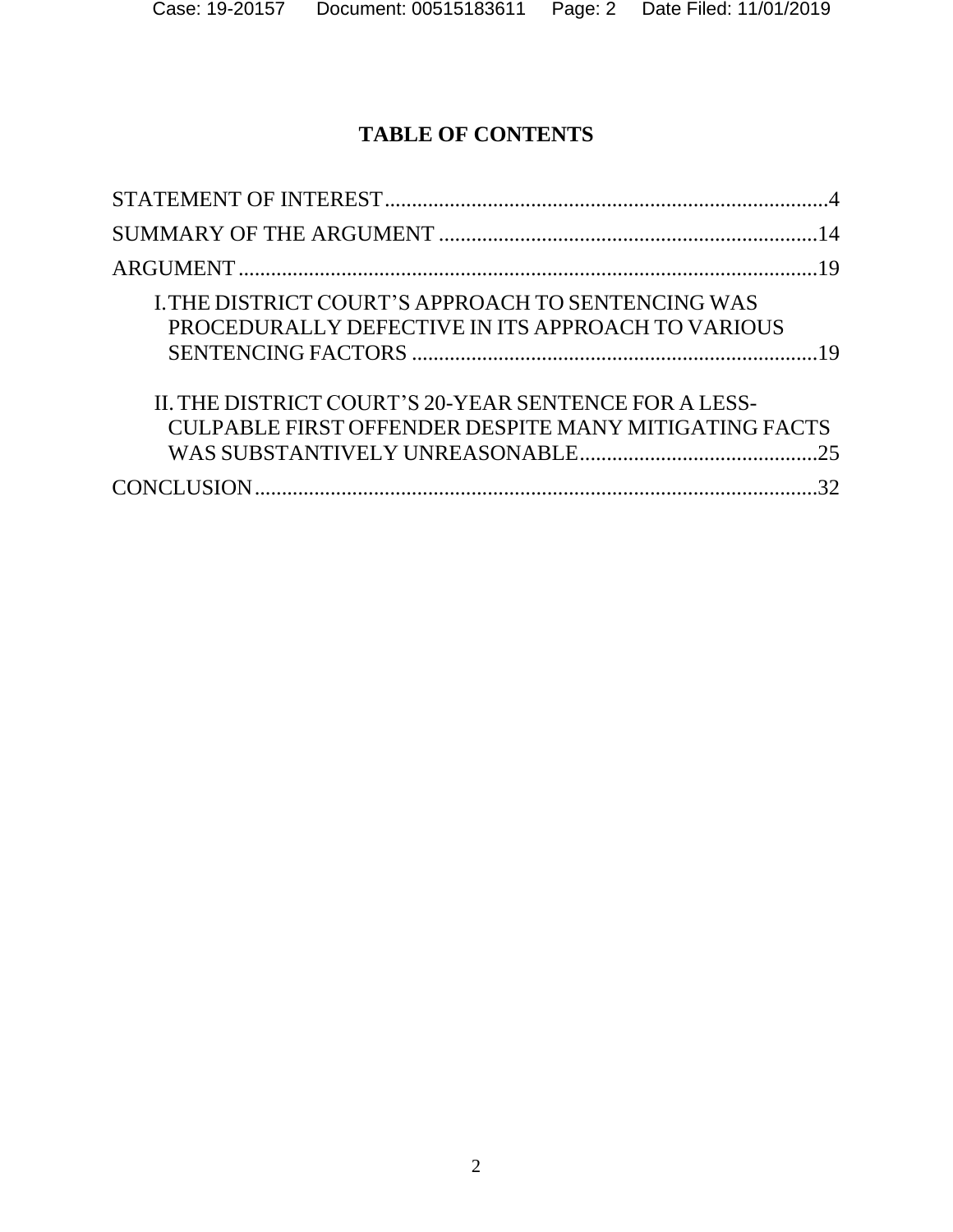# **TABLE OF AUTHORITIES**

# **CASES**

| United States v. Olis, No. H-03-217-01, 2006 U.S. Dist. LEXIS 68281, at |  |
|-------------------------------------------------------------------------|--|
|                                                                         |  |
|                                                                         |  |
| United States v. Skilling, No. 4:04-cr-00025, ECF No. 1337, at 4        |  |
|                                                                         |  |
| <b>STATUTES</b>                                                         |  |
|                                                                         |  |

# **OTHER AUTHORITIES**

| Andrew Weissmann & Joshua A. Block, White-Collar Defendants and White- |  |
|------------------------------------------------------------------------|--|
|                                                                        |  |
|                                                                        |  |
| Frank Bowman, Sacrificial Felon, AMERICAN LAWYER 63 (January 2007) 13  |  |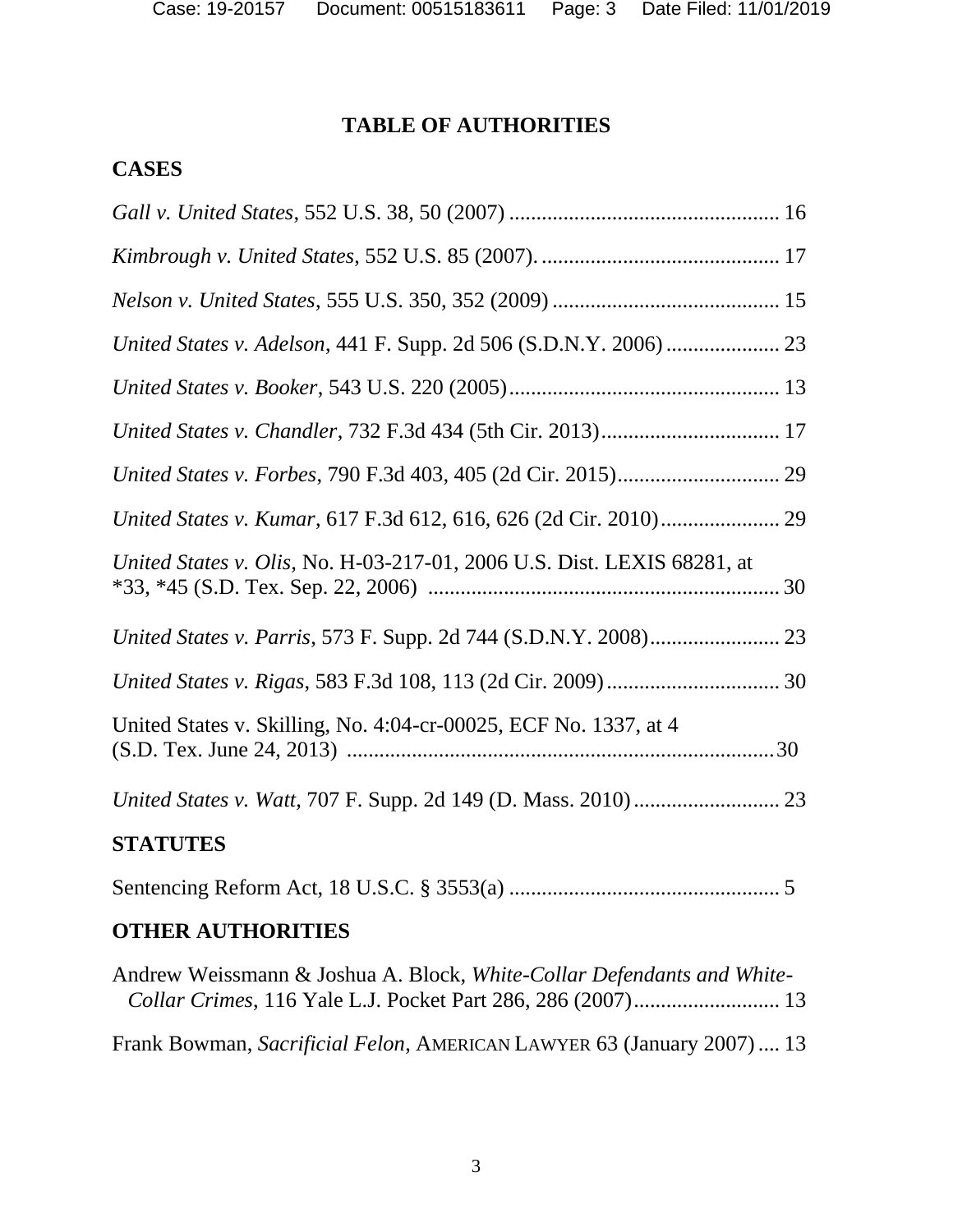### **STATEMENT OF INTEREST**

<span id="page-3-0"></span>Amici curiae are the Aleph Institute; numerous former legal officials, including six U.S. Attorneys General, an FBI director, two U.S. Solicitors General, two state Governors, a Member of Congress, several Deputy, Associate, and Assistant Attorneys General, scores of U.S. Attorneys, more than three dozen Judges and Justices, and many more senior state and federal officials, whose careers collectively span more than half a century of public service; as well as professors who teach and conduct research in the fields of criminal law and sentencing at law schools in the United States.

**The Aleph Institute** is a national nonprofit educational, humanitarian, and advocacy organization. It was founded in 1981 at the direction of The Lubavitcher Rebbe. Aleph provides spiritual and emotional support, as well as rehabilitation and family counseling, to thousands of individuals of all faiths and their families who are enmeshed in the criminal justice and penal systems. In many cases, Aleph also provides advocacy for defendants at their sentencing hearings. Aleph's overarching mission is to bring about criminal justice outcomes that are beneficial to the sentenced individuals, their families and communities, and society as a whole.

Other amici are **David B. Anders**, Assistant United States Attorney, Southern District of New York, 1998-2006; **John Ashscroft**, Attorney General of

4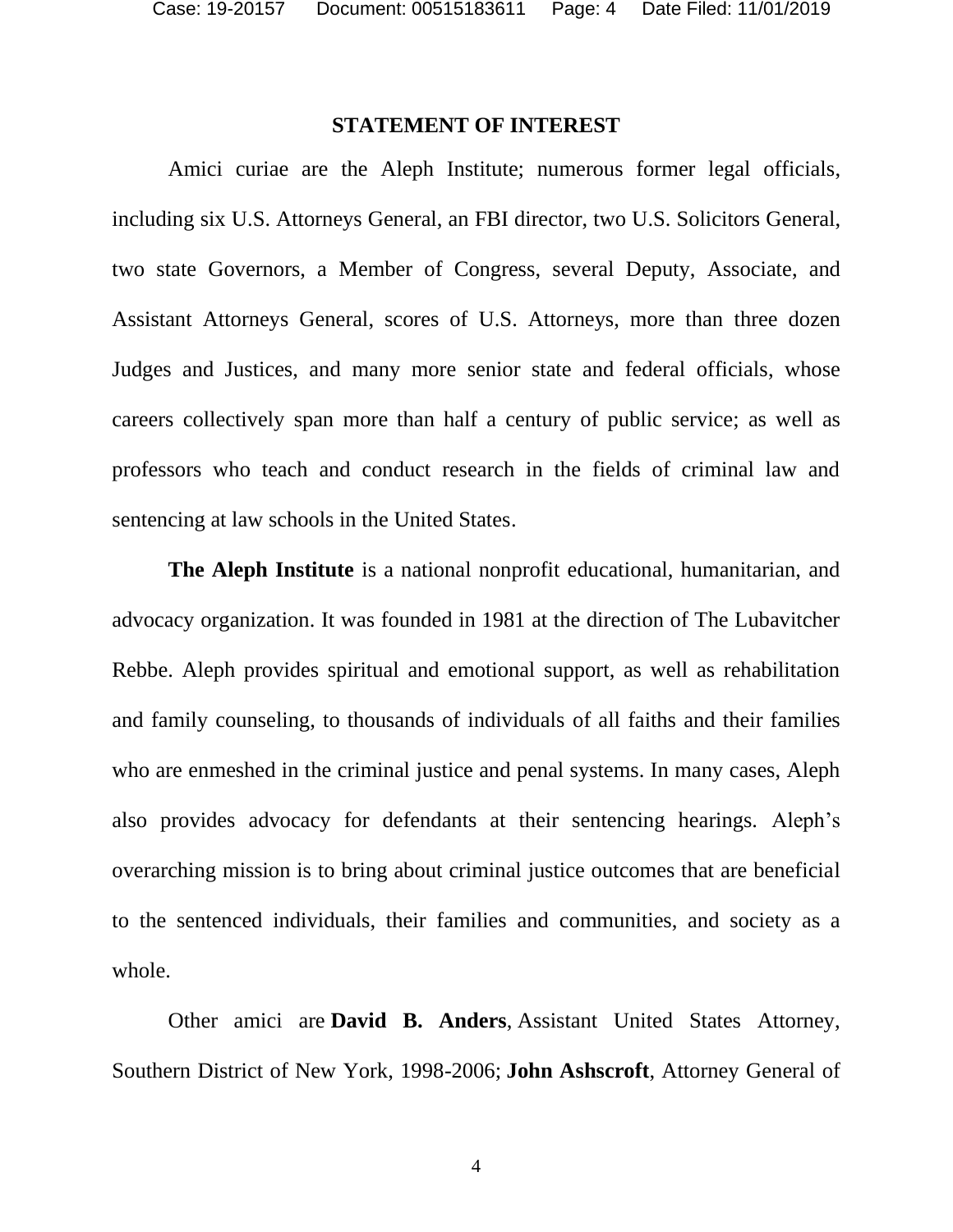the United States, 2001-2005; **Bob Barr**, Member of Congress, 1995-2003, United States Attorney, Northern District of Georgia, 1986-1990**; William G. Bassler**, United States District Judge, District of New Jersey, 1991-2006; **Mark W. Bennett**, United States District Judge, Northern District of Iowa, 1994- 2015; **James S. Brady**, United States Attorney, Western District of Michigan, 1977-1981; **Michael Bromwich**, Inspector General of the United States Department of Justice, 1994-1999; **J.R. Brooks**, United States Attorney, Northern District of Alabama, 1977-1981; **B. Mahlon Brown**, United States Attorney, District of Nevada, 1977-1981; **Mary Beth Buchanan**, United States Attorney, Western District of Pennsylvania, 2001-2009; **Ben Burgess**, United States Attorney, District of Kansas, 1984-1990; **A. Bates Butler III**, United States Attorney, District of Arizona, 1980-1981; **Mark W. Buyck**, United States Attorney, District of South Carolina, 1975-1977; **Edward N. Cahn**, United States District Judge, Eastern District of Pennsylvania, 1974-1998; **J.A. Canales**, United States Attorney, Southern District of Texas, 1977-1980; **Bruce L. Castor Jr.**, Pennsylvania Solicitor General and acting Attorney General, 2016, Montgomery County, PA Commissioner, 2008-2016, Montgomery County, PA District Attorney, 2000-2008; **James Cissell**, United States Attorney, Southern District of Ohio, 1978-1982; **Ramsey Clark**, Attorney General of the United States, 1967- 1969; **Robert J. Cleary**, United States Attorney, District of New Jersey, 1999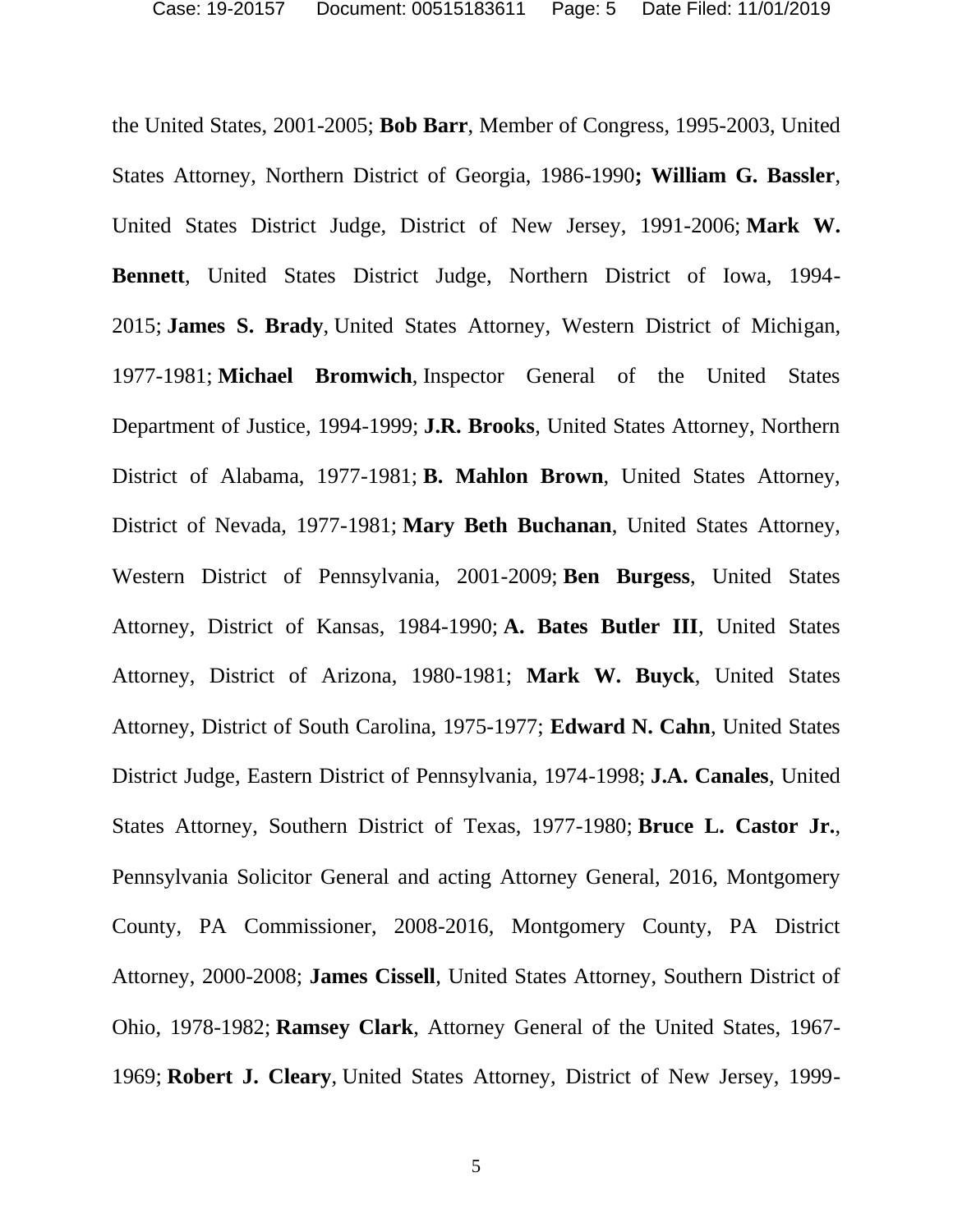2002, United States Attorney, Southern District of Illinois, 2002; **David H. Coar**, United States District Judge, Northern District of Illinois, 1994-2010; **W.J. Michael Cody**, United States Attorney for the Western District of Tennessee, 1977-1981, Attorney General of Tennessee, 1984-1988; **Kendall Coffey**, United States Attorney, Southern District of Florida, 1993-1996; **Paul Coggins**, United States Attorney, Northern District of Texas, 1993-2001; **Thomas W. Corbett, Jr.**, United States Attorney, Western District of Pennsylvania 1989-1993, Attorney General of Pennsylvania 1995-1997 and 2005-2010; Governor of Pennsylvania 2011-2015; Duquesne School of Law Distinguished Executive in residence 2015 to present; **Michael W. Cotter**, United States Attorney, District of Montana, 2009- 2017; **Richard Cullen**, United States Attorney, Eastern District of Virginia, 1991- 1993, Attorney General of Virginia, 1997-1998; **Bud Cummins**, United States Attorney, Eastern District of Arkansas, 2001-2006; **William B. Cummings**, United States Attorney, Eastern District of Virginia, 1975- 1979; **Deirdre M. Daly**, United States Attorney, District of Connecticut, 2013- 2017; **Deborah J. Daniels**, Assistant Attorney General, 2001-2004, United States Attorney, Southern District of Indiana, 1988-1993; **Leonard Davis**, United States District Judge, Eastern District of Texas, 2002-2015; **James R. (Russ) Dedrick**, United States Attorney, Eastern District of Tennessee, 2005-2010, United States Attorney, Eastern District of North Carolina, 1991-1992; **Alan M. Dershowitz**,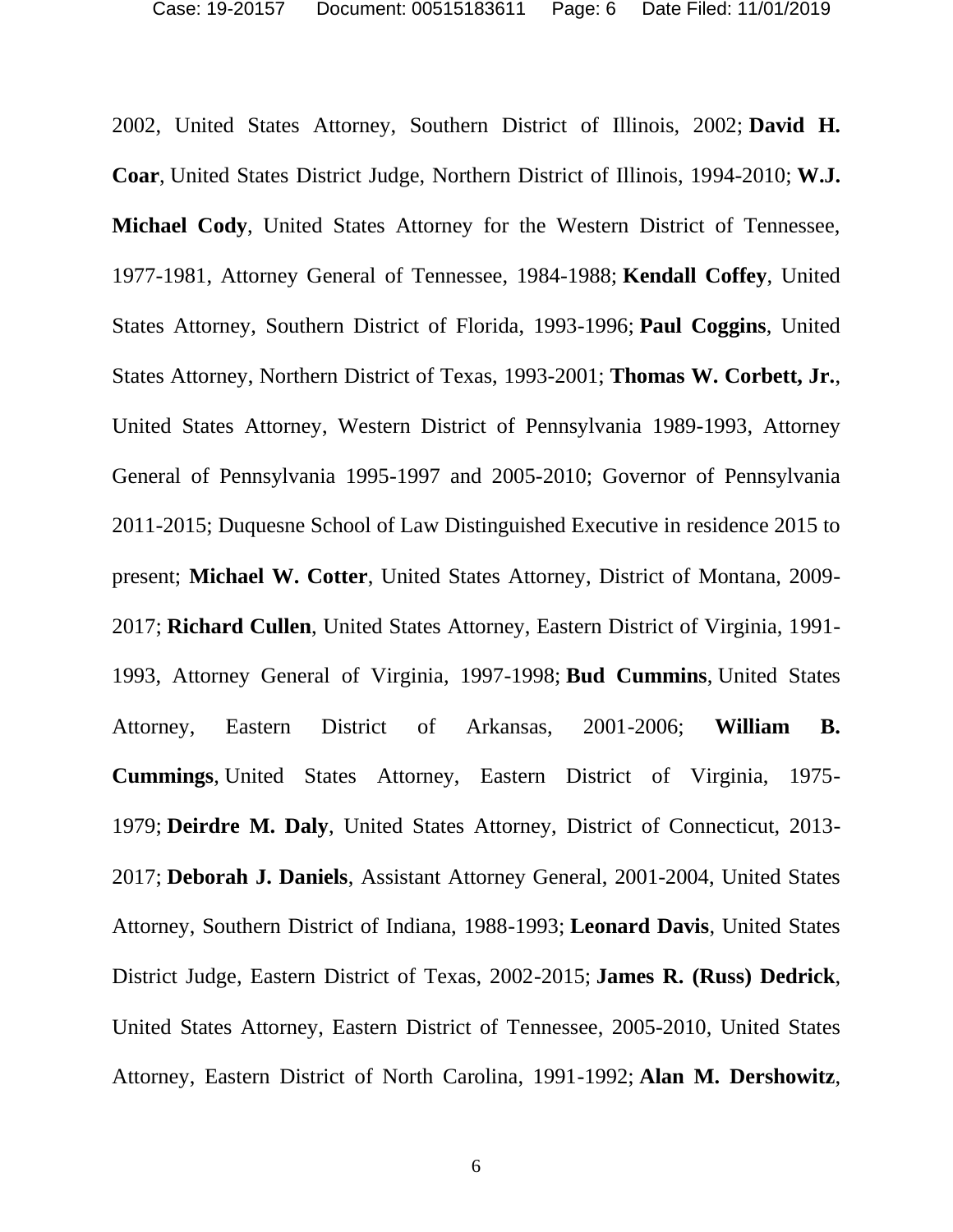retired law professor; **Michael Dettmer**, United States Attorney, Western District of Michigan, 1994-2001; **William Thomas Dillard**, United States Magistrate, Eastern District of Tennessee, 1976-1978, United States Attorney, Eastern District of Tennessee, 1981, United States Attorney, Northern District of Florida, 1983- 1986; **Carol E. Dinkins**, Deputy Attorney General, 1984-1985, Assistant Attorney General, 1981-1983; **Edward L. Dowd Jr.**, United States Attorney, Eastern District of Missouri, 1993-1999; **Joshua Dressler**, Distinguished University Professor Emeritus, Michael E. Moritz College of Law, The Ohio State University; **Donald A. Dripps**, Warren Distinguished Professor, University of San Diego School of Law; **Steven A. Drizin**, Co-Director, Center on Wrongful Convictions, Northwestern University School of Law; **Steven Duke**, Professor of Law, Yale Law School; **Christine M. Durham**, Justice, Supreme Court of Utah, 1982-2017; **Fernand N. Dutile**, Professor of Law Emeritus, Notre Dame Law School; **Ronald F. Ederer**, United States Attorney, Western District of Texas, 1989-1993; **Anne Emanuel**, Professor Emerita, Georgia State University College of Law; **Edgar Ennis**, United States Attorney, Middle District of Georgia, 1988- 1993; **Craig T. Enoch**, Justice, Supreme Court of Texas, 1993-2003; **Tyrone C. Fahner**, Attorney General of Illinois, 1980-1983; **Robert C. Fellmeth**, Price Professor of Public Interest Law, University of San Diego School of Law; **Robert B. Fiske**, United States Attorney, Southern District of New York, 1976-1980; **Eric**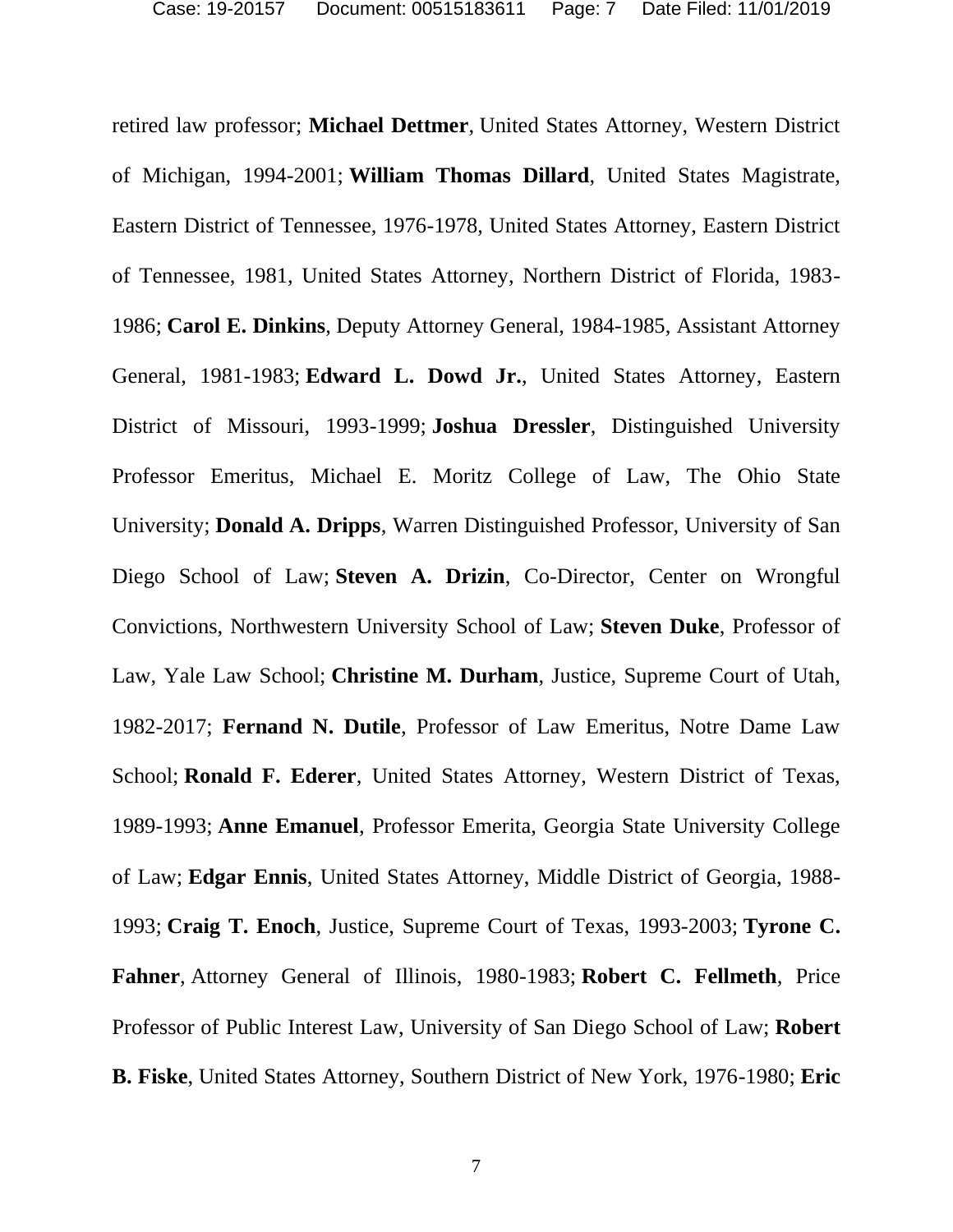**M. Freedman**, Professor of Law, Hofstra University; **Louis J. Freeh**, Director, Federal Bureau of Investigation, 1993-2001, United States District Judge, Southern District of New York, 1991-1993; **Nancy Gertner**, United States District Judge, District of Massachusetts, 1994-2011; **Bennet L. Gershman**, Professor of Law, Pace University School of Law; **James T. Giles**, United States District Judge, Eastern District of Pennsylvania, 1979-2008; **Deborah R. Gilg**, United States Attorney, District of Nebraska, 2009-2017; **Jonathan L. Goldstein**, United States Attorney, District of New Jersey, 1974-1977; **Mark Godsey**, Assistant United States Attorney, Southern District of New York, 1995-2001, Carmichael Professor of Law, Director, Ohio Innocence Project, University of Cincinnati College of Law; **J. Walter Green**, United States Attorney, Middle District of Louisiana, 2014-2017; **Deborah Hankinson**, Justice, Supreme Court of Texas, 1997-2002**; Kerry B. Harvey**, United States Attorney, Eastern District of Kentucky, 2010- 2017; **David R. Hernod**, United States District Judge, Southern District of Illinois, 1998-2019; **Faith S. Hochberg**, United States District Judge, District of New Jersey, 1999-2015**; Richard J. Holwell,** United States District Judge, Southern District of New York, 2003-2012; **David C. Iglesias**, United States Attorney, District of New Mexico, 2001-2007; **Marcos Daniel Jimènez**, United States Attorney, Southern District of Florida, 2002-2005; **Jim Jones**, Idaho Attorney General, 1983-1991, Justice, Supreme Court of Idaho, 2005-2017; **Nathaniel R.**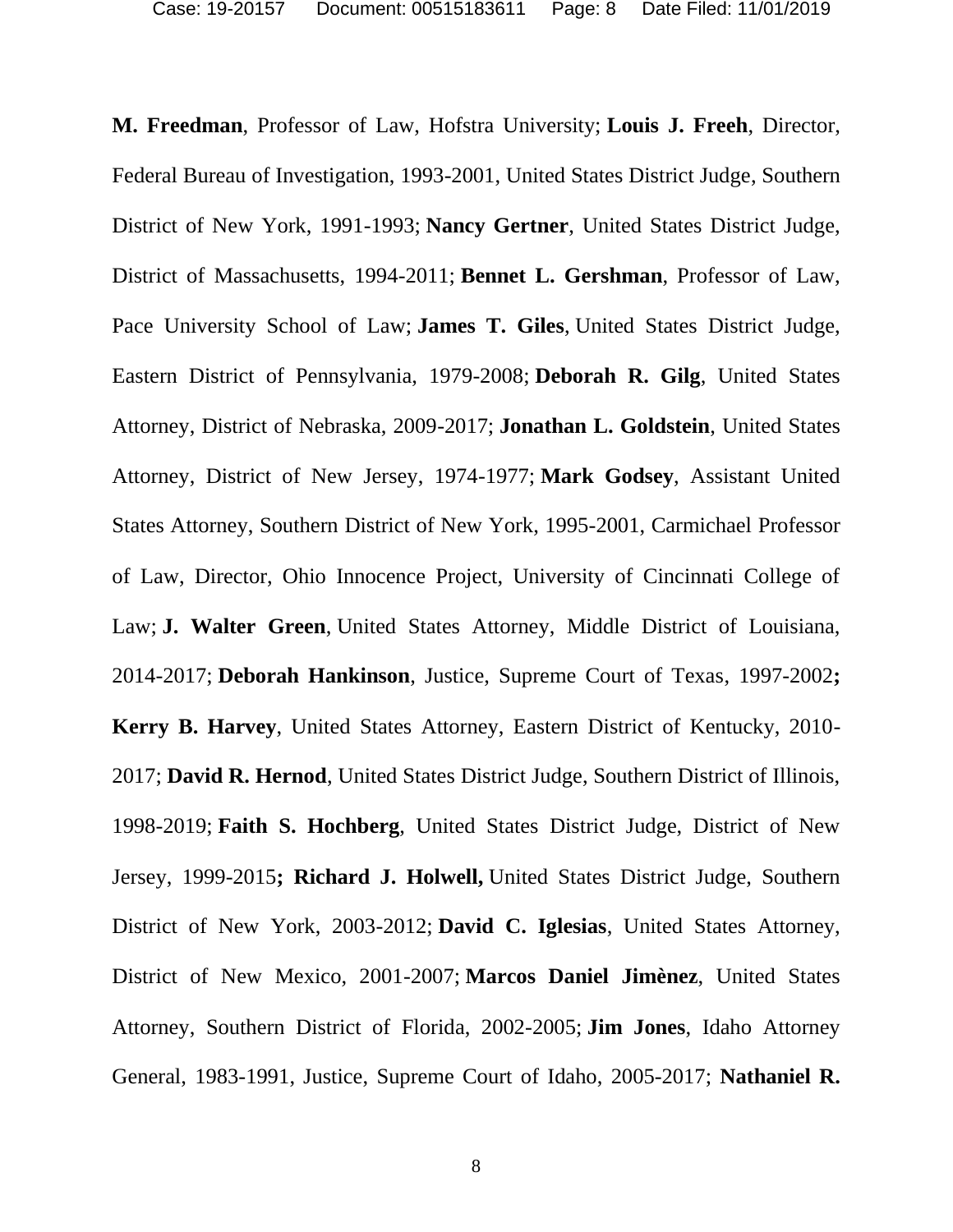**Jones**, Circuit Judge, United States Court of Appeals for the Sixth Circuit, 1979- 2002; **Peter J. Kadzik**, Assistant Attorney General, 2013-2017; **Frank Keating**, Associate Attorney General, 1988-1990, United States Attorney, Northern District of Oklahoma, 1981-1983, Governor of Oklahoma, 1995-2003; **Peter Keisler**, Acting Attorney General of the United States, 2007, Assistant Attorney General, 2003-2007; **Alex Kozinski**, Circuit Judge, United States Court of Appeals for the Ninth Circuit, 1985-2017, Chief Judge, United States Court of Federal Claims, 1982-1985; **John E. Lamp**, United States Attorney, Eastern District of Washington, 1981-1991; **Stephen G. Larson**, United States District Judge, Central District of California, 2006-2009; **Jim Letten**, United States Attorney, Eastern District of Louisiana, 2001-2012; **Guy Lewis**, Director, Executive Office for United States Attorneys, 2002-2004, United States Attorney, Southern District of Florida, 2000-2002; **F.A. Little Jr.**, United States District Judge, Western District of Louisiana, 1984-2006; **Greg Lockhart**, United States Attorney, Southern District of Ohio, 2001-2009; **Ronald C. Machen Jr.**, United States Attorney, District of Columbia, 2010-2015; **Pamela C. Marsh**, United States Attorney, Northern District of Florida, 2010-2015; **S. Amanda Marshall**, United States Attorney, District of Oregon, 2011-2015; **Alice Martin**, United States Attorney, Northern District of Alabama, 2001-2009; **Michael D. McKay**, United States Attorney, Western District of Michigan, 1989-1993; **Patrick M. McLaughlin**,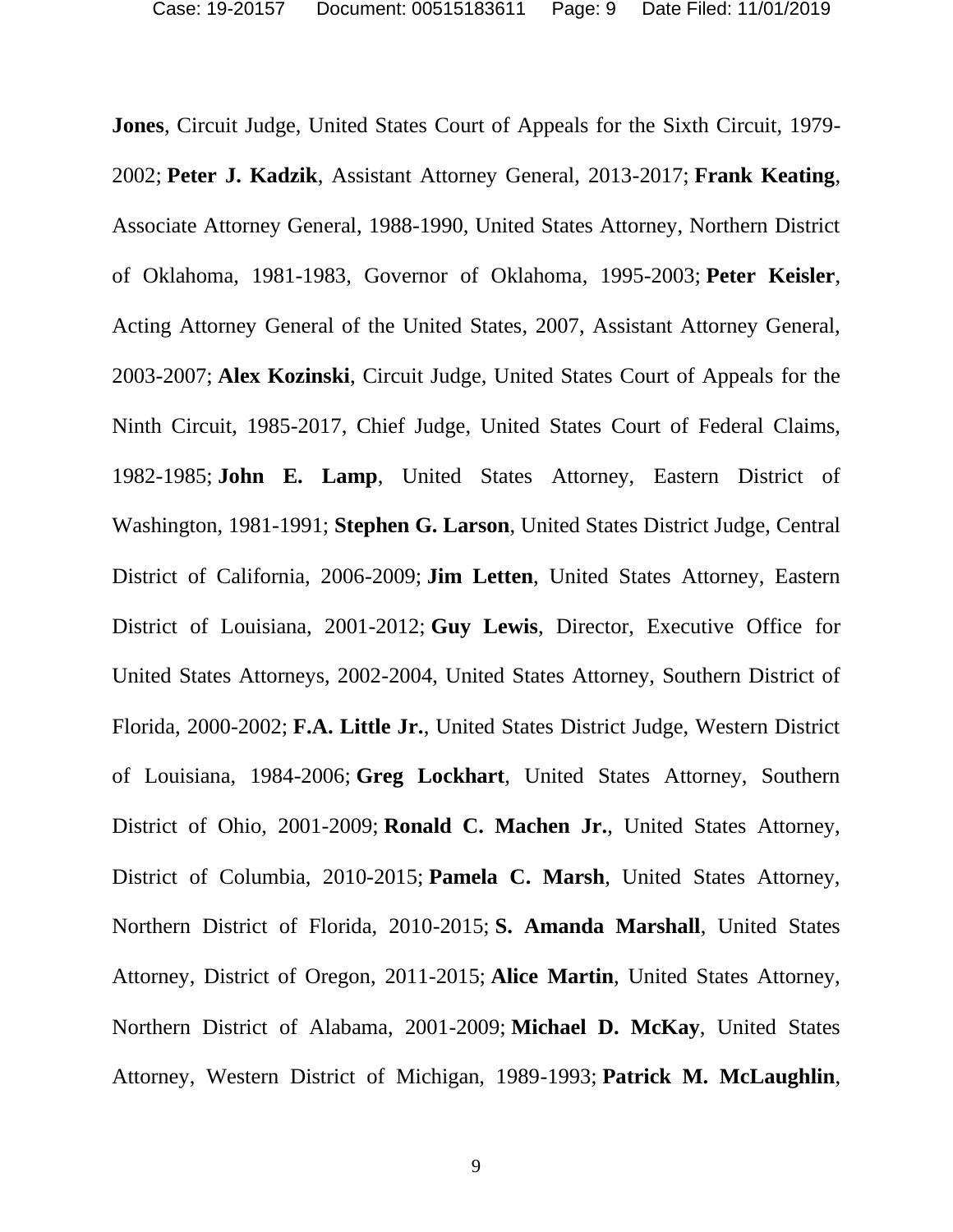United States Attorney, Northern District of Ohio, 1984-1988; **Edwin Meese III**, Attorney General of the United States, 1985-1988; **Jan Paul Miller**, United States Attorney, Central District of Illinois, 2002-2005; **Michael J. Moore**, United States Attorney, Middle District of Georgia, 2010-2015; **Michael B. Mukasey**, Attorney General of the United States, 2007-2009, United States District Judge, Southern District of New York, 1987-2006; **Bill Nettles**, United States Attorney, District of South Carolina 2010-2016; **Steven Newborn**, Director of Litigation, United States Federal Trade Commission, 1991-1994, Special Assistant United States Attorney, Eastern District of Virginia, 1982-1984; **Jay K. Nixon**, Attorney General of Missouri, 1993-2009; **Robert O'Conor, Jr.**, United States District Judge, Southern District of Texas, 1975-1985; **David Ogden**, Deputy Attorney General, 2009-2010; **Stephen M. Orlofsky**, United States District Judge, District of New Jersey, 2005-2007; **Matthew D. Orwig**, United States Attorney, Eastern District of Texas, 2001-2007; **Ira H. Raphaelson**, United States Attorney, Northern District of Illinois, 1989-1990; **James H. Reynolds**, United States Attorney, Northern District of Iowa, 1976-1982; **James G. Richmond**, United States Attorney, Northern District of Indiana, 1985-1991; **John C. Richter**, United States Attorney, Western District of Oklahoma, 2005-2009, Acting Assistant Attorney General, 2005, Ex Officio Commissioner, United States Sentencing Commission, 2003; **James Rolfe**, United States Attorney, Northern District of Texas, 1981-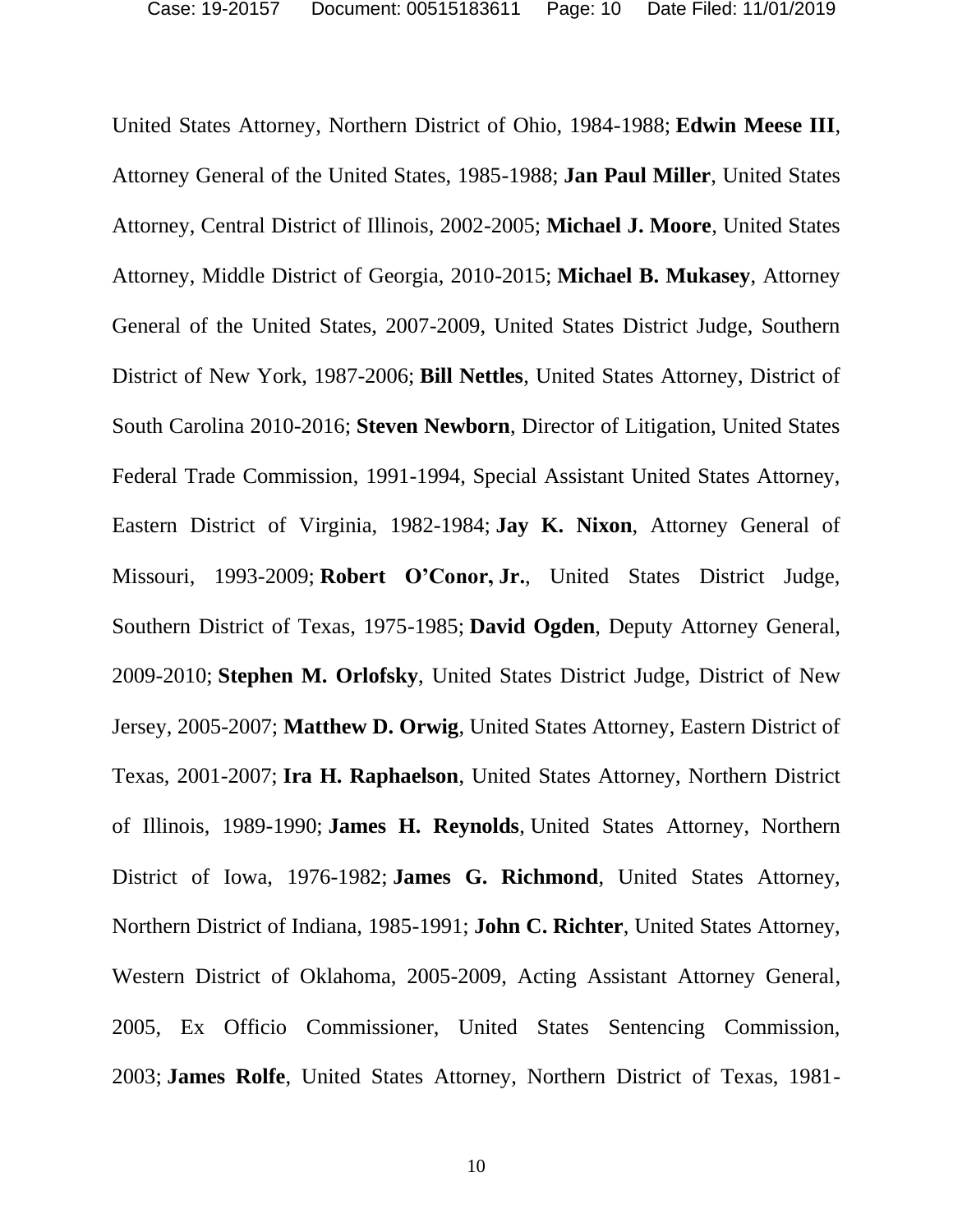1985; **Richard Roper**, United States Attorney, Northern District of Texas, 2004- 2008; **Gerald E. Rosen**, United States District Judge, Eastern District of Michigan, 1990-2016; **Richard A. Rossman**, United States Attorney, Eastern District of Michigan, 1980-1981; **Kevin V. Ryan**, United States Attorney, Northern District of California, 2002-2007; **Bradley Schlozman**, United States Attorney, Western District of Missouri, 2006-2007; **John Schmidt**, Associate Attorney General, 1994-1997; **Maimon Schwarzchild**, Professor of Law, University of San Diego; **William H. Shaheen**, United States Attorney, District of New Hampshire, 1977-1981; **John H. Shenefield**, Associate Attorney General, 1979-1981; **J. Ronald Sim**, United States Attorney, Western District of Washington, 1977; **Jonathan Simon**, Professor of Law, Berkeley Law; **John Smietanka**, United States Attorney, Western District of Michigan, 1981-1994; **Abbe Smith**, Professor of Law, Georgetown University Law Center; **Abraham Sofaer**, United States District Judge, Southern District of New York, 1979-1985; **Richard Stacy**, United States Attorney, District of Wyoming, 1981-1994; **Kenneth W. Starr**, Solicitor General, 1989-1993, Circuit Judge, United States Court of Appeals for the District of Columbia Circuit, 1983-1989; **Deanell Tacha**, Circuit Judge, United States Court of Appeals for the Tenth Circuit, 1985-2011; **Edward J. Tarver**, United States Attorney, Southern District of Georgia, 2009-2017; **Larry D. Thompson**, Deputy Attorney General, 2001-2003, United States Attorney,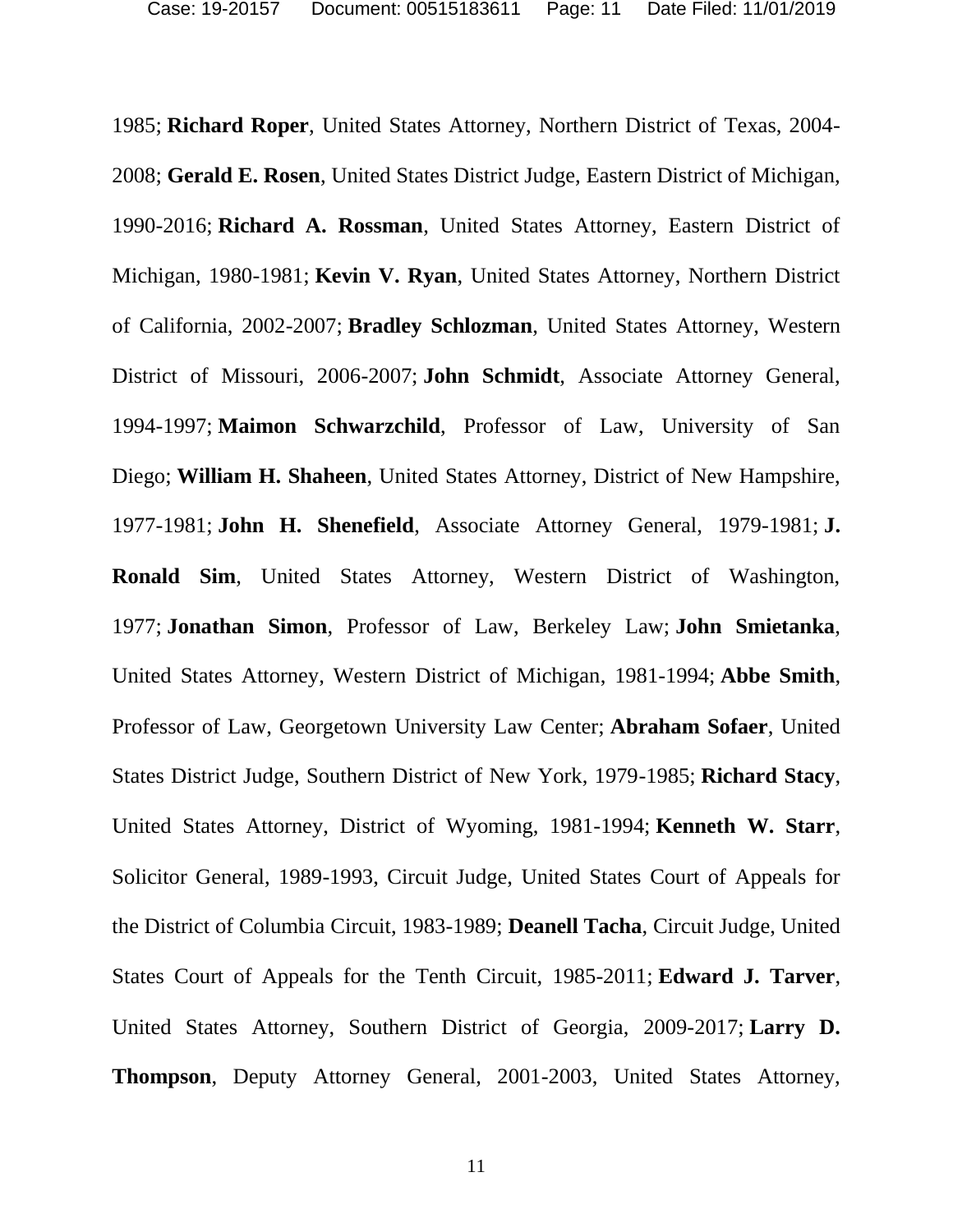Northern District of Georgia, 1982-1986; **Michael E. Tigar**, Emeritus Professor, Duke Law School and Washington College of Law; **Brett L. Tolman**, United States Attorney, District of Utah, 2006-2009; **Stanley A. Twardy, Jr.**, United States Attorney, District of Connecticut, 1985-1991; **Peter Vaira**, United States Attorney, Eastern District of Pennsylvania, 1978-1983; **Anton R. Valukas**, United States Attorney, Northern District of Illinois, 1985-1988; **Vaughn R. Walker**, United States District Judge, Northern District of California, 1989-2011; **Atlee W Wampler III**, United States Attorney, Southern District of Florida, 1980- 1982; **Seth Waxman**, Solicitor General, 1997-2001; **Matthew Whitaker**, Acting Attorney General of the United States, 2018-2019; **Richard K. Willard**, Assistant Attorney General, 1985-1988; **Michael A. Wolff**, Justice, Supreme Court of Missouri 1998-2011, Chief Justice 2005-2007, Dean of Saint Louis University Law School, 2013-2017; **Alfred M. Wolin**, United States District Judge, District of New Jersey, 1988-2004; **Sharon J. Zealey**, United States Attorney, Southern District of Ohio, 1997-2001; **Michael Zimmerman**, Chief Justice, Supreme Court of Utah 1993-1998, Justice, Supreme Court of Utah 1984-2000.

All of these persons have a professional interest in ensuring that federal sentencing statutes are interpreted and applied in a manner that coherently advances their purposes and is consistent with modern jurisprudential principles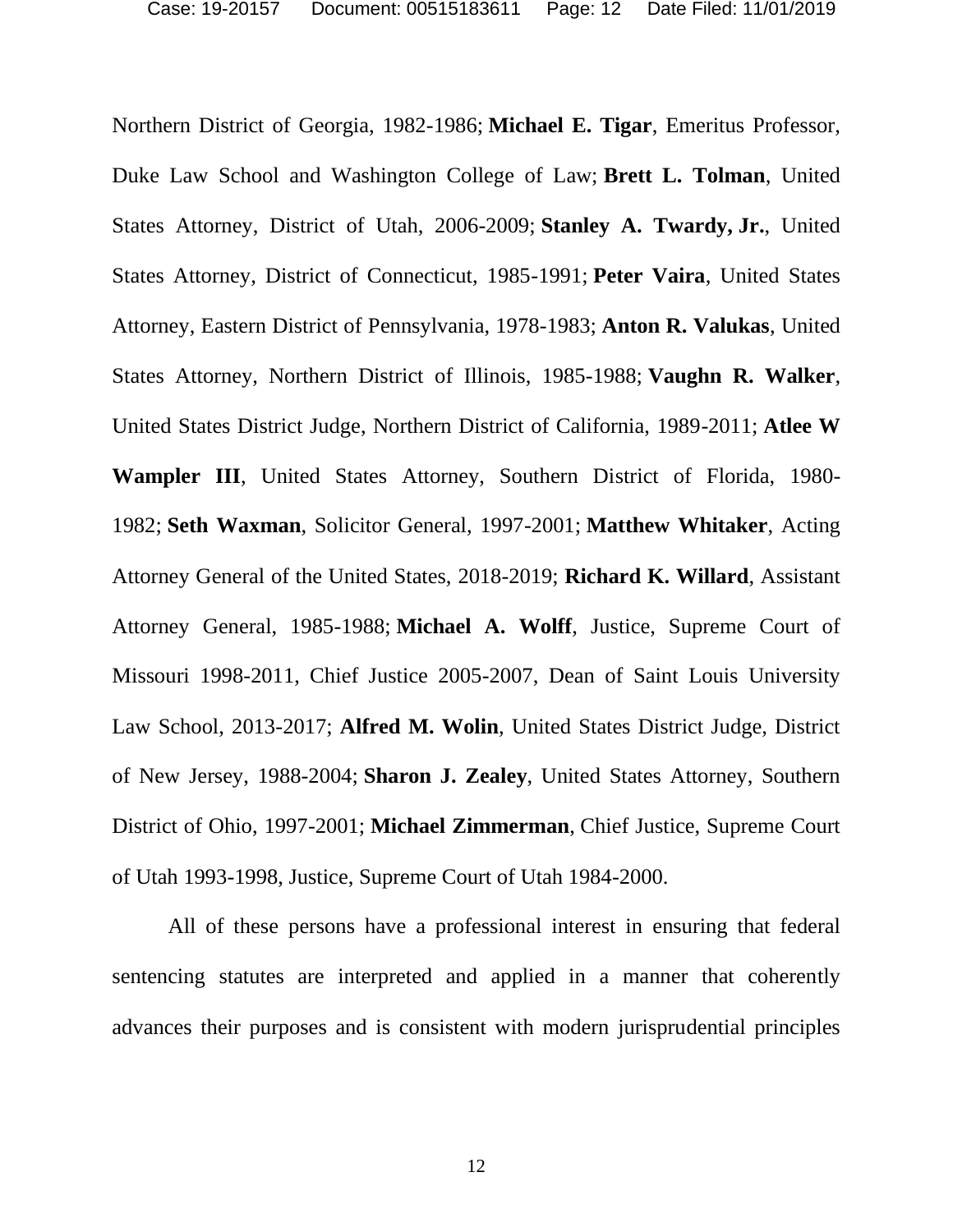and the will of Congress. Amici curiae submit this brief to raise their profound concerns with various elements in the sentencing of Ms. Daniela Gozes-Wagner.

With the consent of the defendant and the government, amici file this brief to ensure that federal sentencing law and procedure continues to evolve sensibly in the wake of *United States v. Booker*, 543 U.S. 220 (2005), and its progeny. Amici believe this case highlights procedural and substantive errors that arise in many white-collar cases. Amici fear that the decision below, if allowed to stand, could adversely affect the law and policy of modern federal sentencing under the Sentencing Guidelines. Amici seek to ensure that, as post-*Booker* jurisprudence continues to develop, the soundest sentencing policies and the most sensible sentencing practices are fostered. Amici also believe it is critical that U.S. Courts of Appeals exercise their authority to correct defective sentencing processes, as well as substantively unjust sentences, emerging from the district courts.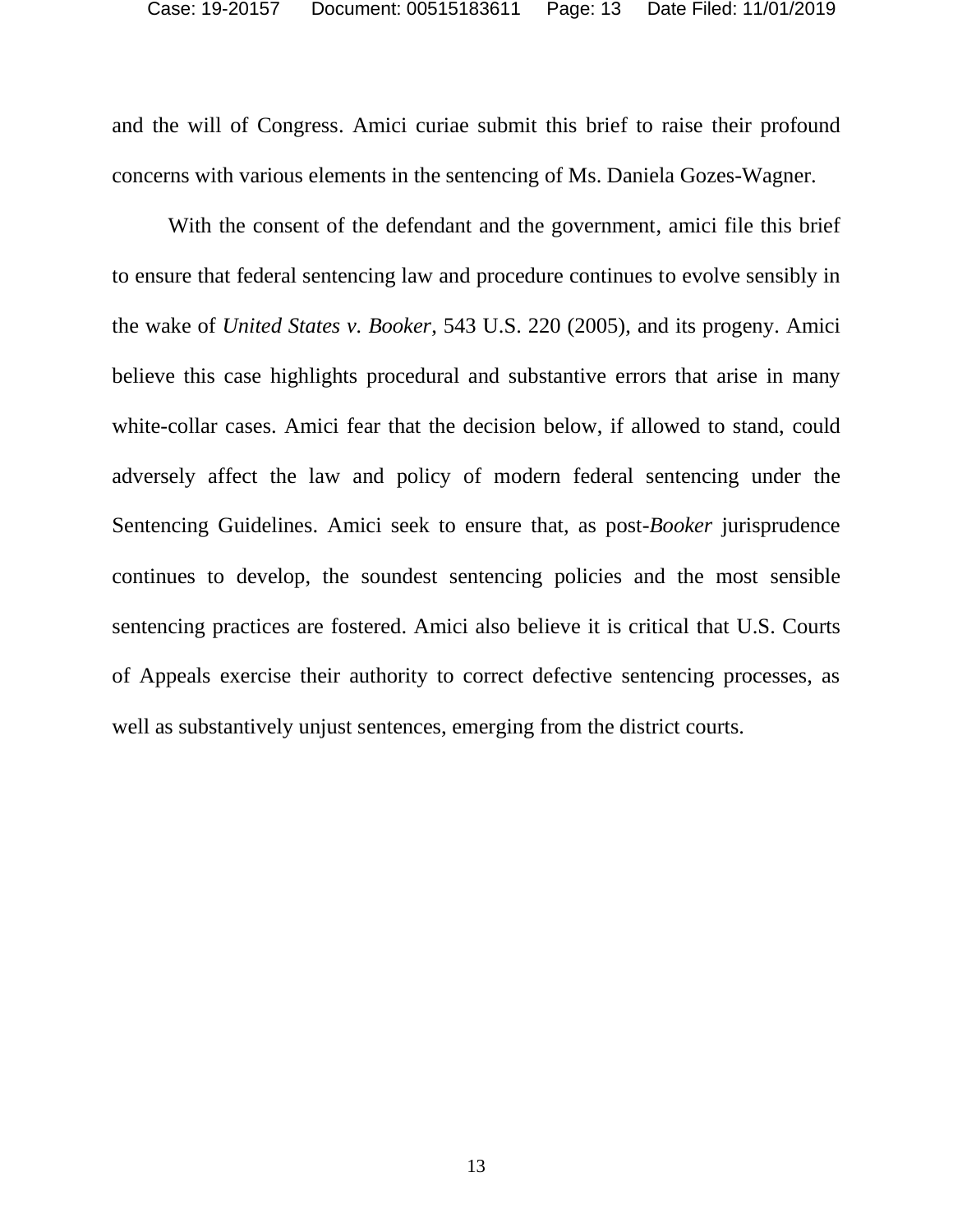#### **SUMMARY OF THE ARGUMENT**

<span id="page-13-0"></span>Congress has instructed district courts to "impose a sentence sufficient, but not greater than necessary, to comply with" the purposes of sentencing set forth in the Sentencing Reform Act, 18 U.S.C. § 3553(a), and appellate courts are to review sentencing determinations for "reasonableness." *See United States v. Booker*, 543 U.S. 220, 261-63 (2005). The Supreme Court has explained that reasonableness review has both procedural and substantive dimensions: Courts of Appeals play an essential role in ensuring (1) that district courts approach the sentencing process with a proper understanding of their statutory sentencing obligations, and (2) that sentencing outcomes comply with the substantive sentencing goals Congress set forth in § 3553(a). Mindful of these principles, this Court should find the district court's sentencing process and the extreme 20-year sentence imposed on Ms. Gozes-Wagner to be unreasonable. Vacatur of the sentence imposed, and remand (ideally to a different judge) for resentencing, is justified for two principal reasons.

*First*, the district court's approach to sentencing was *procedurally unreasonable* because the district court ignored the Supreme Court's repeated admonitions that a sentencing court must not presume that a sentence within the calculated Guidelines range is reasonable. *See Nelson v. United States*, 555 U.S. 350, 352 (2009); *Rita v. United States*, 551 U.S. 338, 351 (2007); *Gall v. United* 

14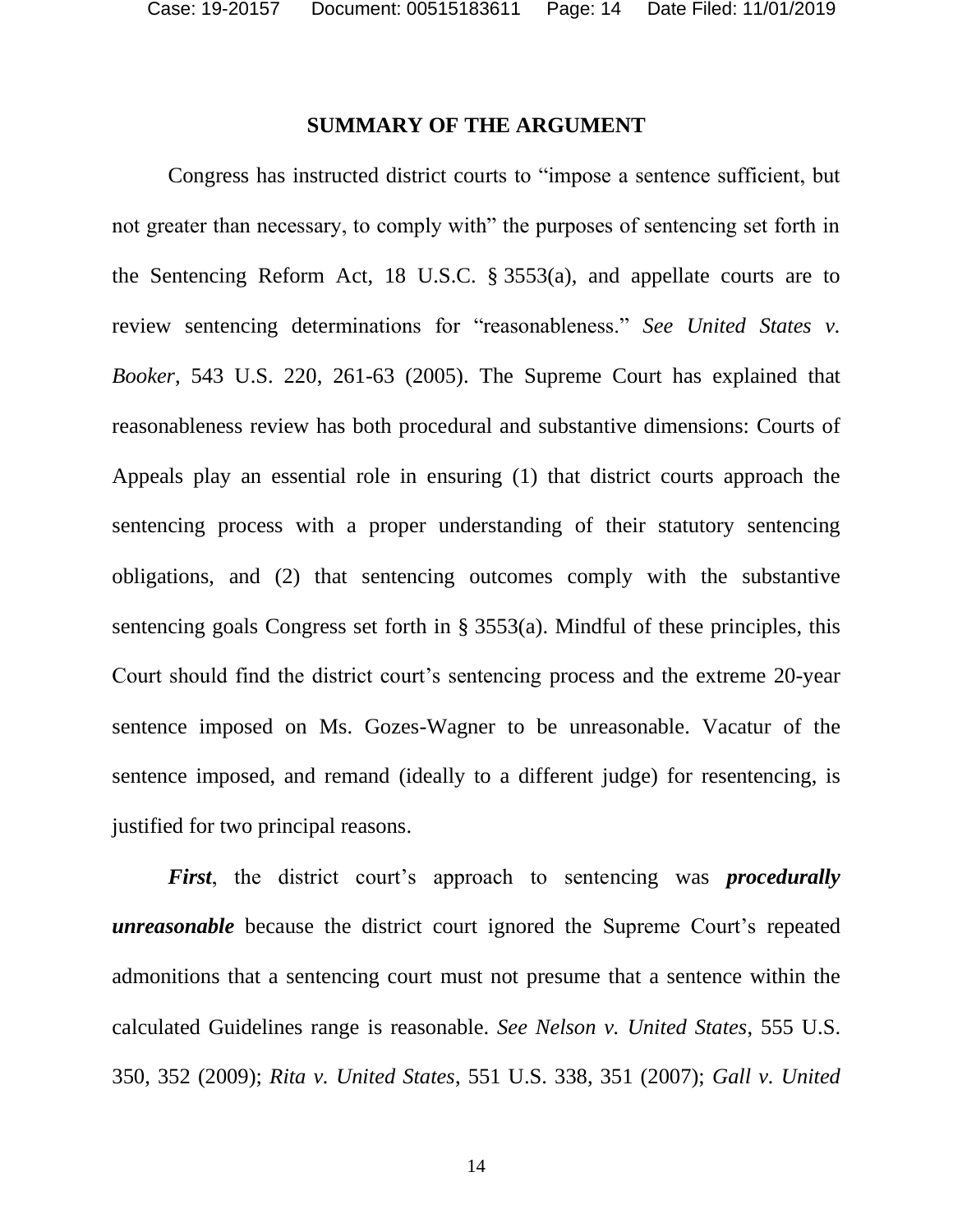*States*, 552 U.S. 38, 50 (2007). The district court's excessive focus on the Guideline range and on Ms. Gozes-Wagner's exercise of her constitutional right to trial—especially given the nature and circumstances of the offense, the tenuous connections between her conduct and the extreme loss amount adopted by the district court for the Guideline calculation, and the much lower sentences given to far more culpable co-defendants—was contrary to Congress's statutory instructions and the caselaw interpreting them. Left undisturbed, the district court's heavy reliance on the Guidelines and Ms. Gozes-Wagner's exercise of her trial rights to justify an extreme prison term will undermine the very appearance of proportionate punishment.

Given that the calculated "loss" greatly inflated the Guideline range despite bearing no substantive relation to Ms. Gozes-Wagner's actual culpability, it is especially problematic that the district court failed to discharge its obligation to "filter the Guidelines' general advice through  $\S$  3553(a)'s list of factors" when determining a fitting sentence for this defendant. *Rita*, 551 U.S. at 357-58. The absence of any truly "reasoned sentencing judgment" below amounts to reversible procedural error. *Id.* By stressing the Guidelines range and giving no express attention to the many mitigating facts and the § 3553(a) factors—which together provide a compelling basis for a much lower sentence for Ms. Gozes-Wagner—the district court disregarded the Supreme Court's clear instruction that district courts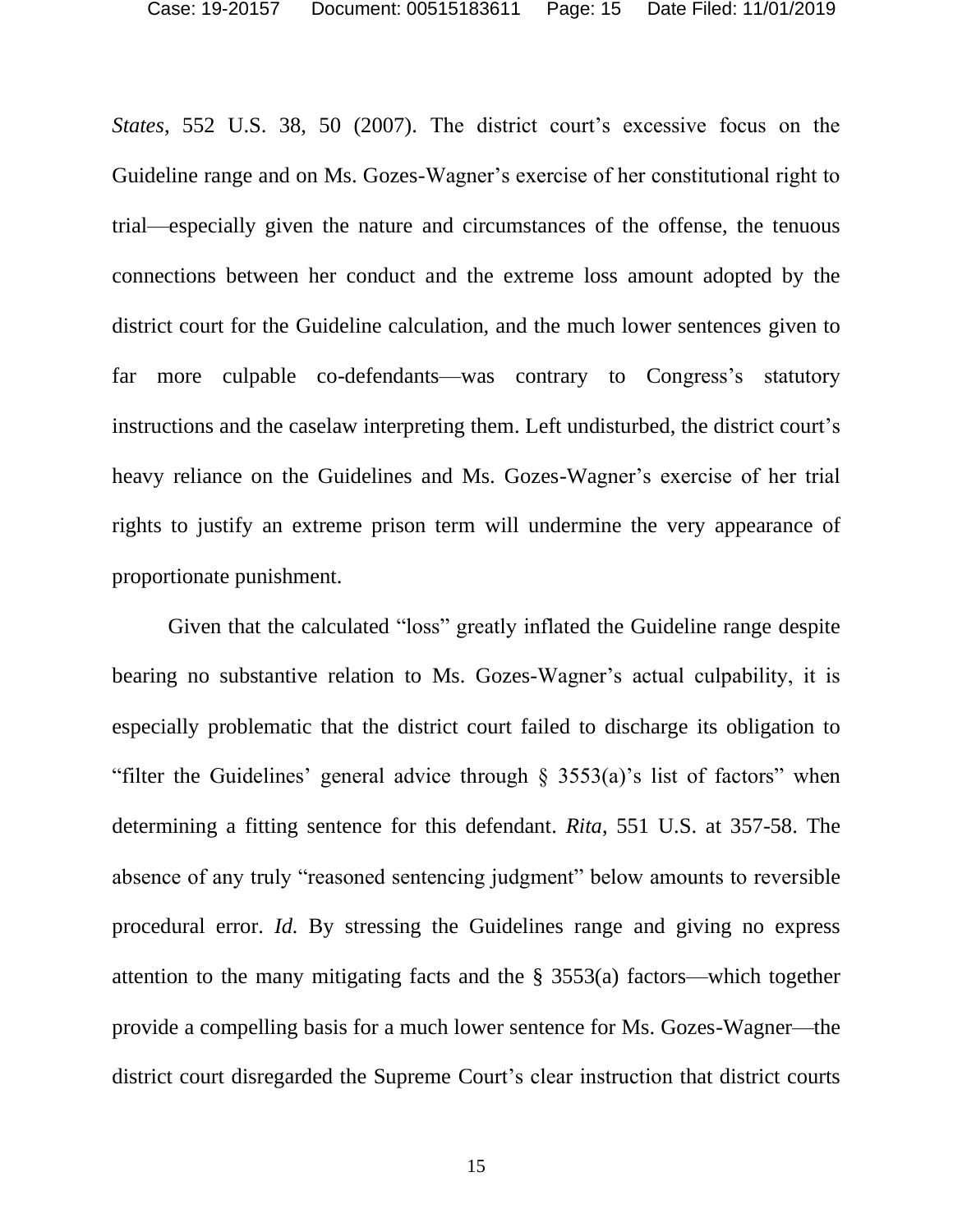treat the Guidelines as just "one factor among several courts must consider in determining an appropriate sentence" in service of "§3553(a)'s overarching instruction to 'impose a sentence sufficient, but not greater than necessary' to accomplish the sentencing goals advanced in § 3553(a)(2)." *Kimbrough v. United States*, 552 U.S. 85, 90, 111 (2007).

Disconcertingly, the district court here barely acknowledged *any* of the § 3553(a) factors that Ms. Gozes-Wagner presented at sentencing. The district court's failure to address adequately the factors Congress set forth in its instructions to sentencing judges, especially when combined with its conspicuous focus on the Guideline range and Ms. Gozes-Wagner's exercise of her constitutional right to trial, adds up to the sort of procedural error that requires a remand.

*Second*, the district court's sentencing decision was *substantively unreasonable* because the 20-year sentence inflicted on Ms. Gozes-Wagner—now a 37-year-old first offender and mother providing for two children who was convicted based on nonviolent conduct—is substantively much "greater than necessary" to comply with the purposes of sentencing set forth by Congress in § 3553(a)(2). This Court has explained that a district court's sentence is substantively unreasonable if it "(1) does not account for a factor that should have received significant weight, (2) gives significant weight to an irrelevant or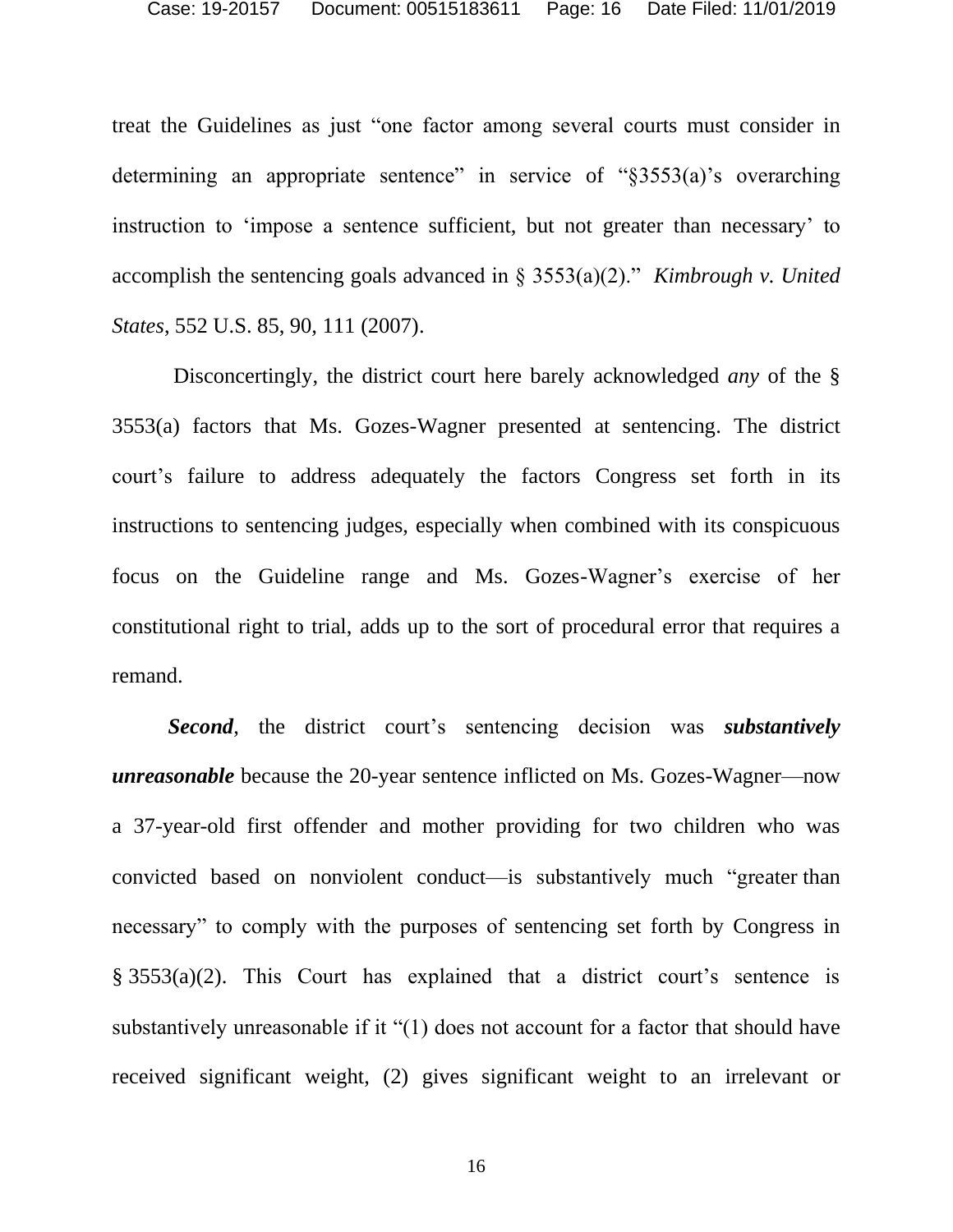improper factor, or (3) represents a clear error of judgment in balancing the sentencing factors." *United States v. Chandler*, 732 F.3d 434, 437 (5th Cir. 2013). Respectfully, amici contend that the sentencing decision below fails under each of these criteria, in large part because all the factors Congress set out in § 3553(a) ranging from the "nature and circumstances of the offense" to the "history and characteristics of the offender" to the need to "provide just punishment" to the "kinds of sentences available" to the "need to avoid unwarranted disparity"—call for a much shorter sentence than the two decades imposed on Ms. Gozes-Wagner.

Most obviously, the district court's failure to give significant weight to Ms. Gozes-Wagner's mitigating "history and characteristics" and its decision to give controlling weight to the exercise of her constitutional right to trial would each independently justify a finding that her sentence is substantively unreasonable. And a clear error in judgment is manifest in the district court's imposition of a multi-decade prison sentence in violation of Congress's command in 18 U.S.C. § 3553(a). Ms. Gozes-Wagner's co-defendants, who were the masterminds, principals, and beneficiaries of the wrongdoing, all received much shorter sentences than she did. Prosecutors and judges must have determined that prison terms of only five and six years were sufficient for their much more culpable conduct. It is thus impossible to understand what proper purposes were served by Ms. Gozes-Wagner's extreme sentence. It follows that the sentence imposed on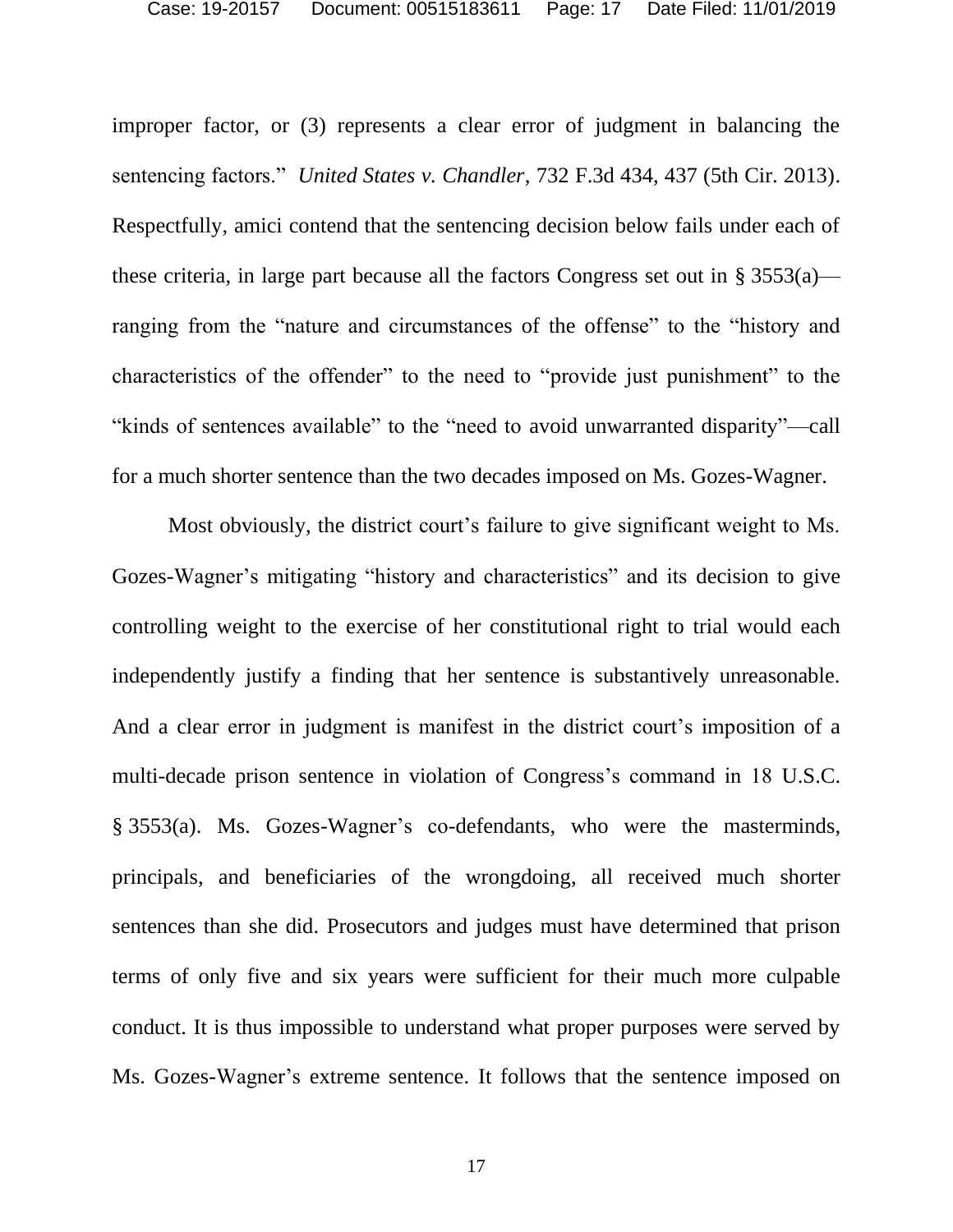Ms. Gozes-Wagner is "greater than necessary" under these circumstances. Put simply, the sentence imposed below is substantively unreasonable in light of § 3553(a).

*Booker* and its progeny call for district courts to engage in reasoned and reasonable decision-making in service to Congress's sentencing goals in order to "promote the perception of fair sentencing." *Gall*, 552 U.S. at 50. The record below does not support the district court's sentencing decision as reasoned or reasonable in light of the § 3553(a) statutory factors. Amici respectfully suggest that this Court remand for resentencing in a published opinion instructing district courts that the sentencing approach adopted below and the extreme sentence imposed on Ms. Gozes-Wagner is unreasonable.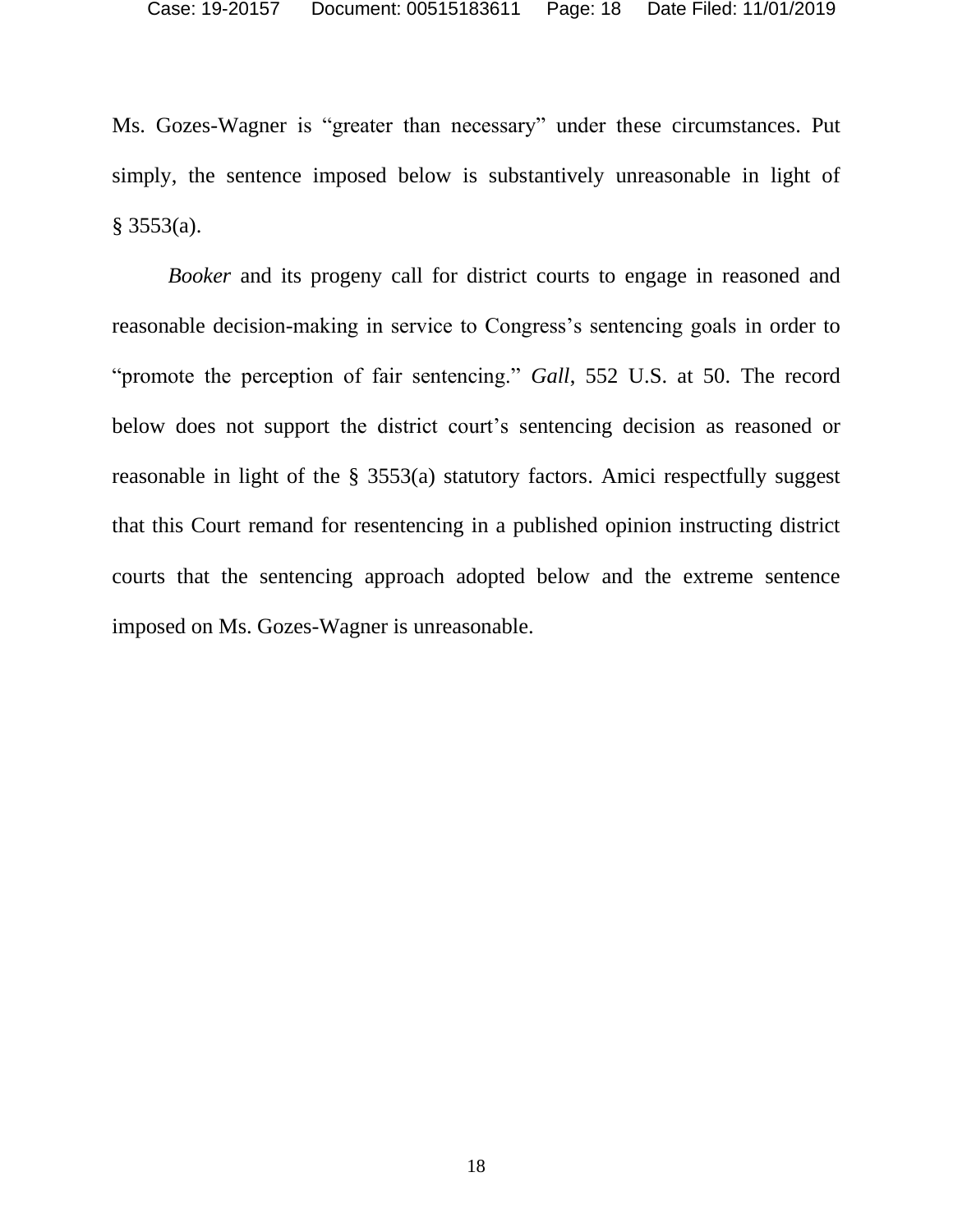#### **ARGUMENT**

## <span id="page-18-1"></span><span id="page-18-0"></span>**I. THE DISTRICT COURT'S APPROACH TO SENTENCING WAS PROCEDURALLY DEFECTIVE IN ITS APPROACH TO VARIOUS SENTENCING FACTORS**

The Supreme Court has been very clear since *Booker* that district courts, though expected to calculate the Guidelines range and use it as a starting point, must not presume that a sentence within that range is reasonable. *See Nelson*, 555 U.S. at 352; *Rita*, 551 U.S. at 351; *Gall*, 552 U.S. at 50. A fair reading of the sentencing transcript reveals that the district court violated this admonition. The court approached the sentencing of Ms. Gozes-Wagner presuming that the Guidelines range was reasonable and that a court "needs to stay within the guidelines" absent special showings by the parties. In *Nelson*, the Supreme Court held that the district court erred and must have its sentencing decision reversed when it stated at initial sentencing that "unless there's a good reason in the [statutory sentencing] factors..., the Guideline sentence is the reasonable sentence." *Nelson*, 555 U.S. at 350. The district court in this case said virtually the same thing.

Specifically, the district court's very brief explanation disclosed that it considered the Guidelines range presumptively reasonable, so that "a judge needs to stay within the guidelines, unless under … the *Booker* case, the Judge has some flexibility... [by] giving some reasons. But the guidelines is generally where it's

19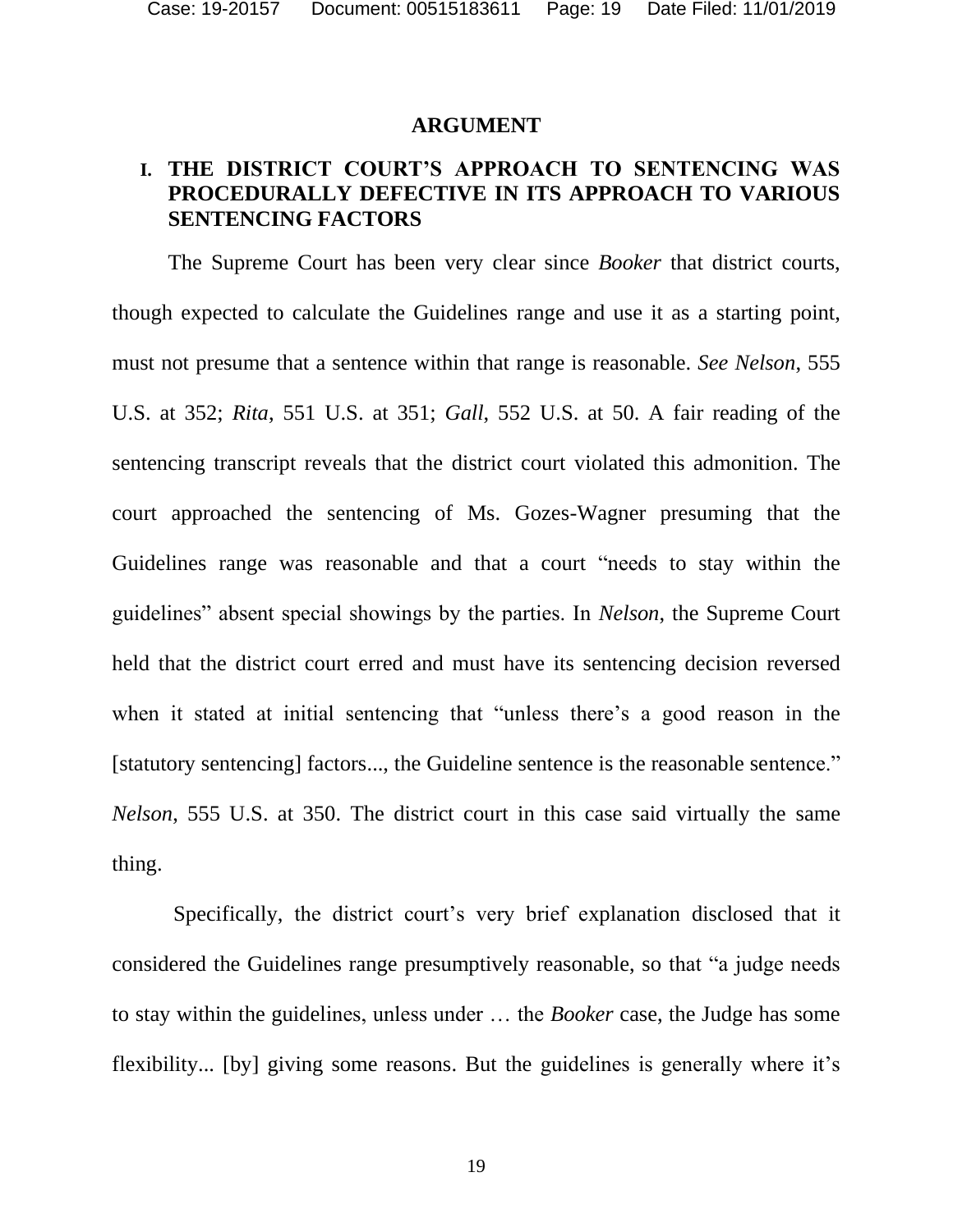holding right now...." ROA.20157:1246-1247. Though a bit garbled, the district court's statement in this case is, in substance and spirit, akin to the sentencing court's erroneous statement in *Nelson*: In both cases, the court states (wrongly) that it is expected to impose a within-Guidelines sentence unless it is provided a compelling reason to do otherwise. Further—and tellingly showing the force of the Guideline in the district court's thinking—after imposing the extreme prison term of 20 years on Ms. Gozes-Wagner, the district court seemingly sought to comfort family members in the courtroom by saying "she did not get the top of the guidelines, the 360. That would be 30 years." ROA:20157:1252. (It bears noting that the government did not seek 30 years, and the court merely adopted the government's proposed sentence length.) These statements—coming within an otherwise very short discussion by the court marked by repeated emphasis of the Guidelines and no real mention of the statutory factors of § 3553(a)—demonstrate quite clearly that the district court's sentencing of Ms. Gozes-Wagner defies the Supreme Court's instruction to treat the Guidelines as just "one factor among several courts *must* consider in determining an appropriate sentence." *Kimbrough*, 552 U.S. at 90 (emphasis added).

That Ms. Gozes-Wagner received a sentence below the calculated Guideline range does not inoculate the procedurally infirm process deployed by the district court. Though the district court did not treat the Guidelines as strictly mandatory,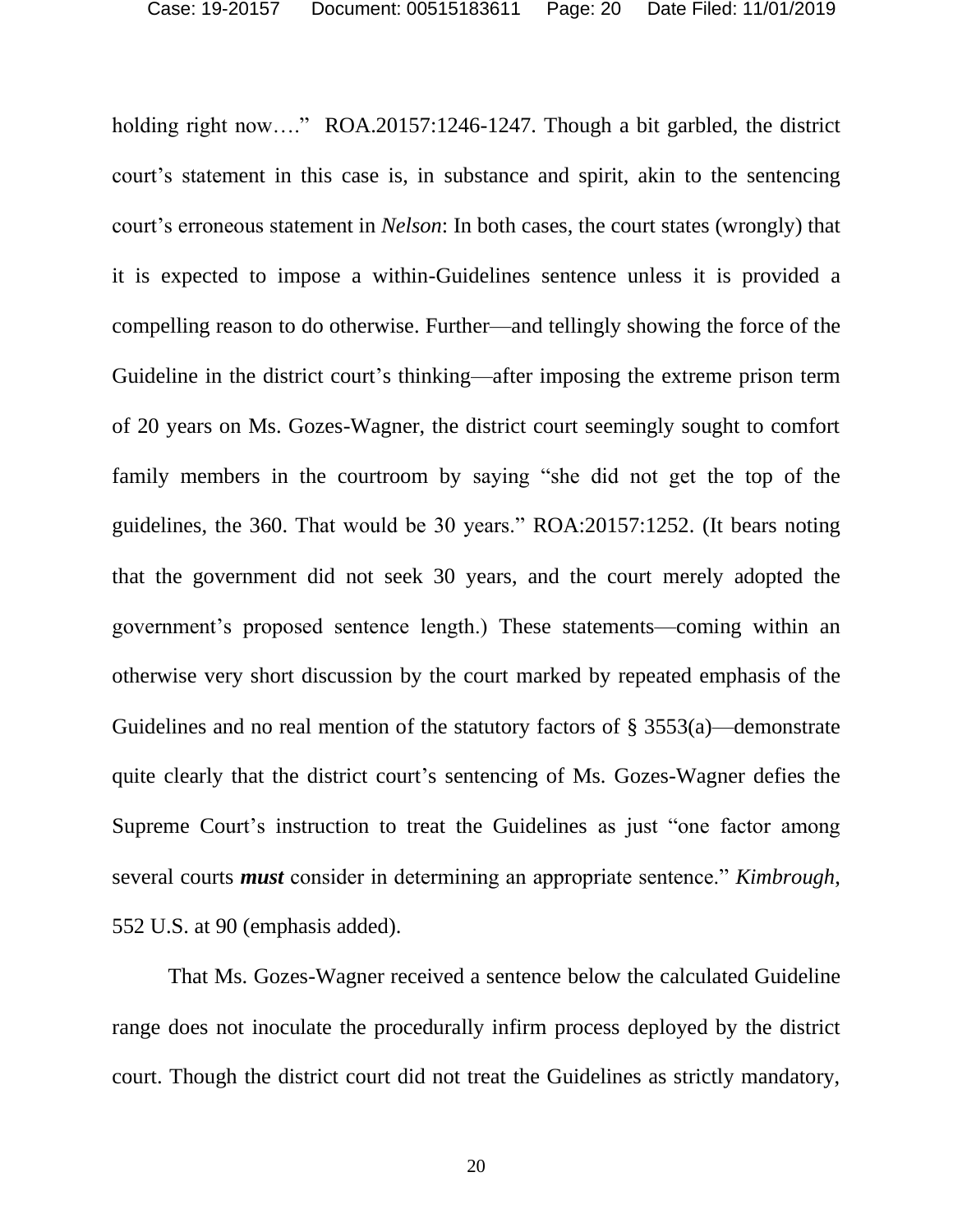the district court's excessive concern with the Guideline range—especially given the nature and circumstances of the offense, her ministerial role in a fraud engineered by others, the relatively low amounts she received dwarfed by the millions raked in by others, that she was driven by the need to care for her children rather than greed for exorbitant wealth, the extreme loss amount adopted by the district court for the Guidelines calculation, and the much lower sentences received by far more culpable co-defendants—is still contrary to Congress's statutory instructions and related caselaw. Indeed, given the effect of the calculated "loss" on the Guideline range in this case and the lack of a rational relation to Ms. Gozes-Wagner's level of culpability, $\frac{1}{1}$  it was particularly problematic that the district court

Over objections by the defense, the district court adopted the Presentence Investigation Report's assertion that Ms. Gozes-Wagner should be held responsible for more than \$25 million in loss and thus subject to a 22-level sentencing enhancement. This enhancement exploded her applicable offense level from 19 to 41, increasing her Guidelines range tenfold, from 30 to 37 months to 324 to 405 months. In other words, this single factor turned a fraud offense that the Guidelines would otherwise say justifies a sentence of around three years to into one in which the Guidelines call for a sentence of nearly 30 years(!).

Defense counsel argued to the District Court that Ms. Gozes-Wagner's gain of less than \$400,000, which was the cumulative salary she received over multiple years (unlike the ringleaders, who were raking in huge payouts), served as "a more appropriate measure" of her economic culpability. (It should be noted that upon arrest, Ms. Gozes-Wagner's net worth was \$45,000 and she was living simply and raising her two children.) Had the District Court accepted this approach to the Guideline calculation, the resulting Guideline range would have been 108 to 135 months. Though a nine- or ten-year sentence for a defendant with many mitigating personal factors would still be greater than appropriate under the circumstances, adopting this metric in the Guideline calculation would have resulted in an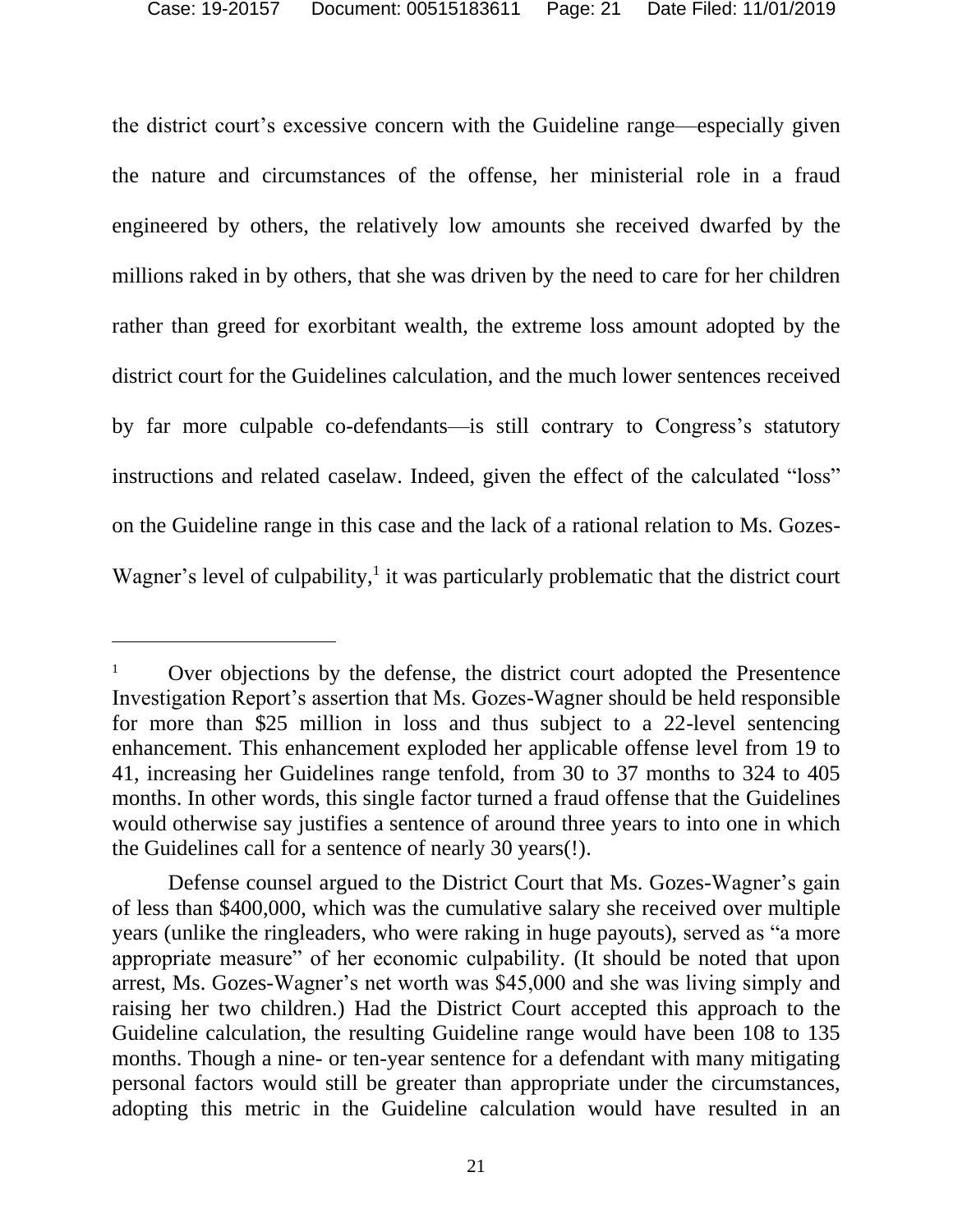entirely failed to discharge its obligation to "filter the Guidelines' general advice through § 3553(a)'s list of factors." *Rita*, 551 U.S. at 357-58.

Many sentencing courts have recognized that extreme "loss" enhancements are especially unjustified when a defendant does not directly profit from the fraud, and both courts and commentators have long lamented how the Guidelines in many economic cases do not present a reasonable starting point for sentencing. *See, e.g., United States v. Watt*, 707 F. Supp. 2d 149 (D. Mass. 2010); *United States v. Parris*, 573 F. Supp. 2d 744 (S.D.N.Y. 2008); *United States v. Adelson*, 441 F. Supp. 2d 506 (S.D.N.Y. 2006); Andrew Weissmann & Joshua A. Block, *White-Collar Defendants and White-Collar Crimes*, 116 Yale L.J. Pocket Part 286, 286 (2007) ("Guidelines for fraud and other white-collar offences are too severe" and are greater than "necessary to satisfy... traditional sentencing goals"); Frank Bowman, *Sacrificial Felon*, AMERICAN LAWYER 63 (January 2007) (highlighting that the "rules governing high-end federal white-collar sentences are now completely untethered from both criminal law theory and simple common sense"). Against this backdrop, it is especially troubling that the court below barely acknowledged *any* of the § 3553(a) factors that Ms. Gozes-Wagner presented at sentencing in pleading for a much shorter term of imprisonment. The district

applicable range that was at least within the realm of reason rather than being grotesquely inflated by treating a bit player in a fraud as if she had master-minded one of the most heinous frauds in American history.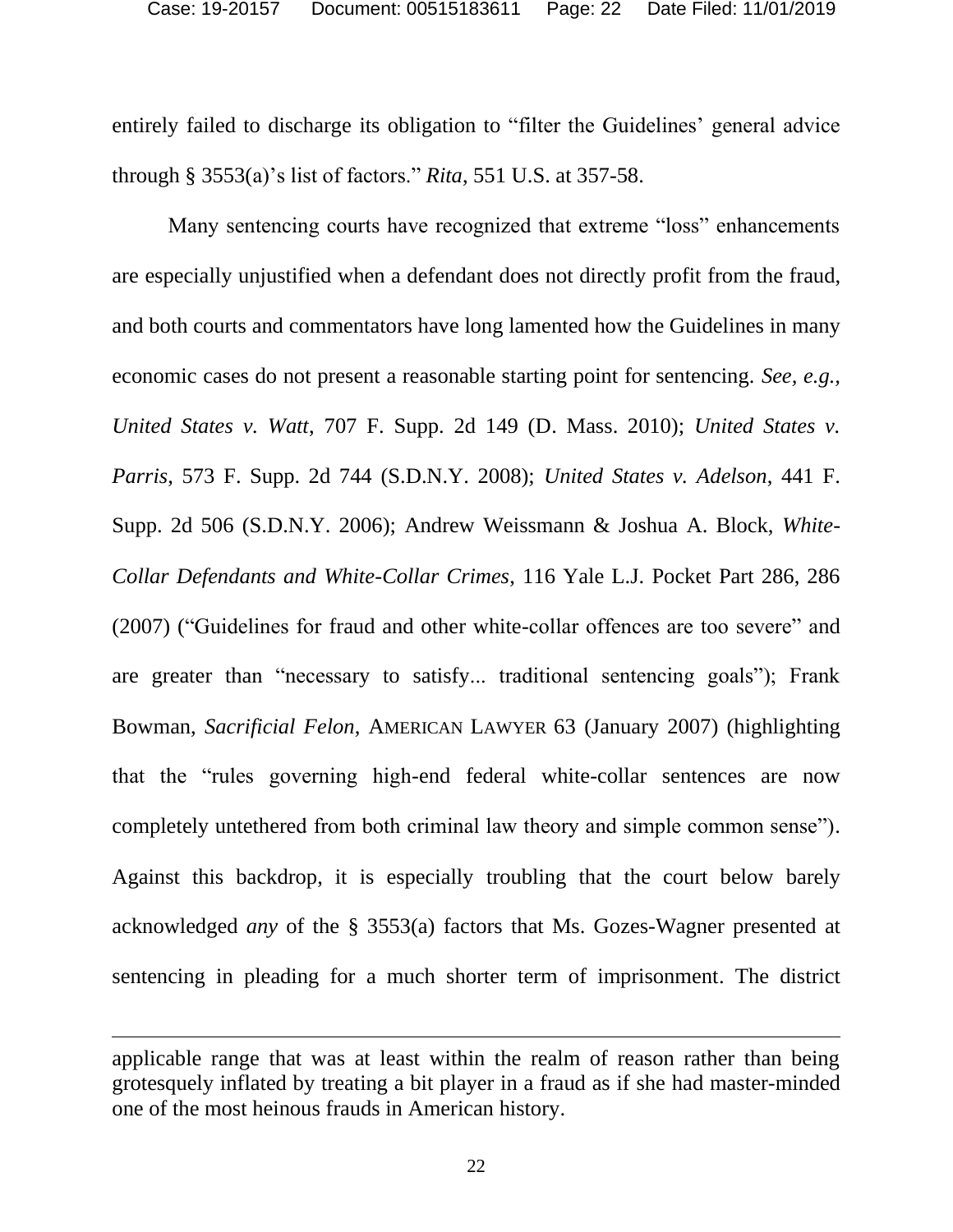court's conspicuous failure to address adequately the factors Congress set forth in its instructions to sentencing judges, especially when combined with its conspicuous focus on the Guideline range and Ms. Gozes-Wagner's exercise of her constitutional right to trial, constitutes the sort of procedural error that calls for a remand.

Problematically, to the extent any factors other than the Guidelines played a significant role at sentencing, the transcript suggests that Ms. Gozes-Wagner's decision to exercise her right to trial unduly and improperly influenced the district court's sentencing decision. At sentencing, Ms. Gozes-Wagner's counsel pointed to her lesser culpability and significantly lower personal gain than her codefendants. The district court's persistent response was to stress that Ms. Gozes-Wagner had opted to exercise her right to trial while they had not. ROA.20157: 1232-1234. Pointing out repeatedly that the more culpable defendants "pled guilty," the district court rebuffed arguments based on real-world disparities by saying: "But again, bottom line, Counsel, [Ms. Gozes-Wagner] exercised the constitutional rights she has in the United States to plead not guilty." ROA.20157:1234. It is a poor constitutional right, indeed, that costs the defendant exercising it 15 years of her life.

There is something fundamentally awry when those who are clearly guilty and have no hope of acquittal get a slap on the wrist, while those who maintain

23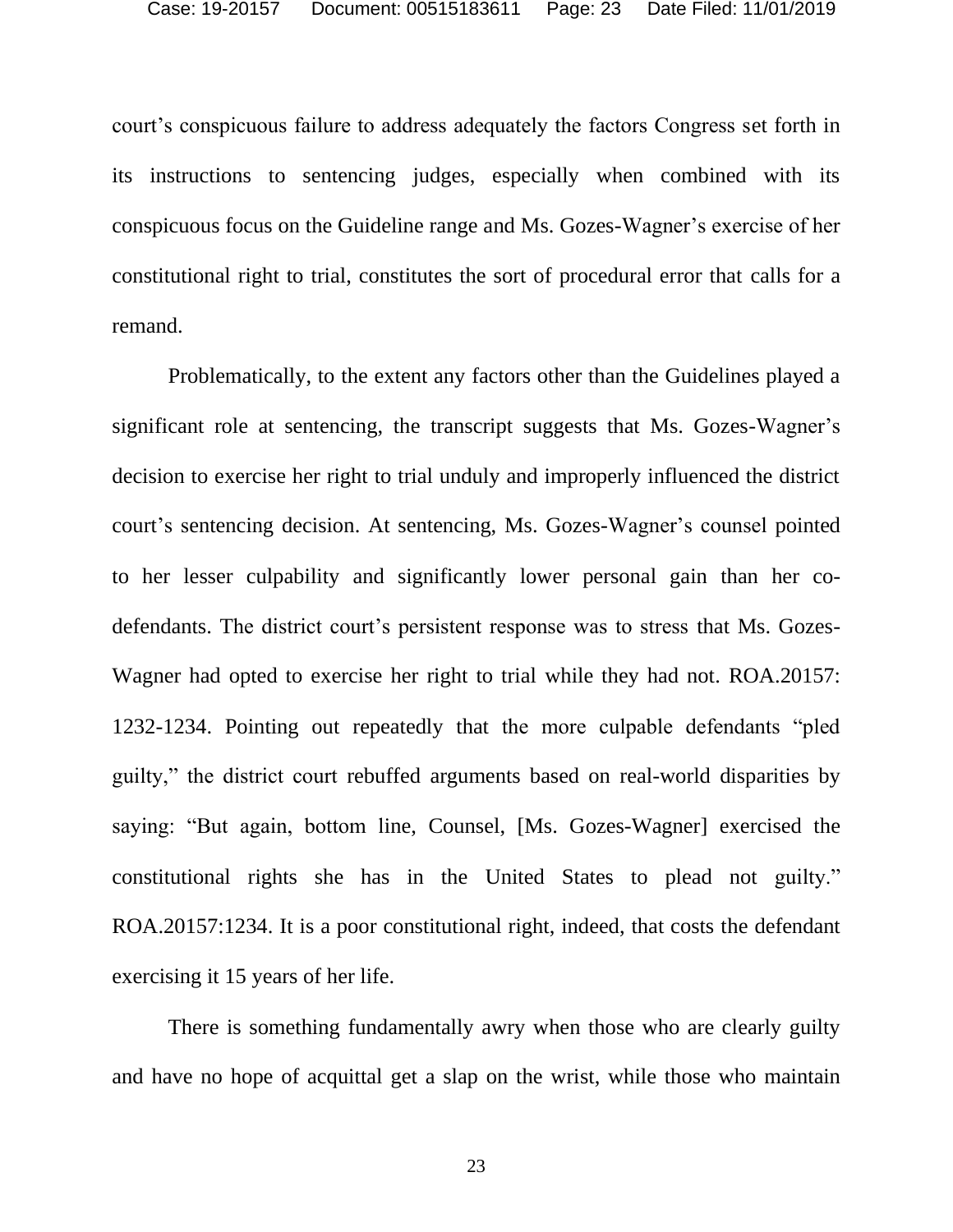their innocence and put the government to its task of proving guilt get decadeslong sentences. An extreme penalty for a less-guilty defendant based on exercise of her constitutional right to trial rather than on any actual culpability perverts our system of justice. Of course, there are valid reasons in some situations to provide a benefit to those who admit guilt and save time and cost of a trial. That said, providing a reasonable sentencing benefit for acceptance of responsibility must never be converted, as it seems to have been in this case, into a trial penalty that massively burdens and punishes the exercise of the right to trial. Ms. Gozes-Wagner did not testify, so she cannot be accused of perjury. She merely required the government to meet its obligation to prove her guilt. There should be no penalty for that decision, and it is certainly unreasonable to burden the decision not to plead guilty with an additional decade or more of imprisonment.

Based only on this "bottom line" exercise of her trial rights and with no other substantive explanation, the court sentenced Ms. Gozes-Wagner to 20 years in prison, a term four times as long as co-defendant Voronov, and three times as long as Shiforenko, one of the masterminds of the conspiracy. This result not only served to penalize Ms. Gozes-Wagner severely for going to trial instead of pleading guilty, but also emphasized the obvious reality that the district court did not focus on the statutory  $\S$  3553(a) factors and was instead inappropriately concerned with Ms. Gozes-Wagner's decision to exercise her right to trial.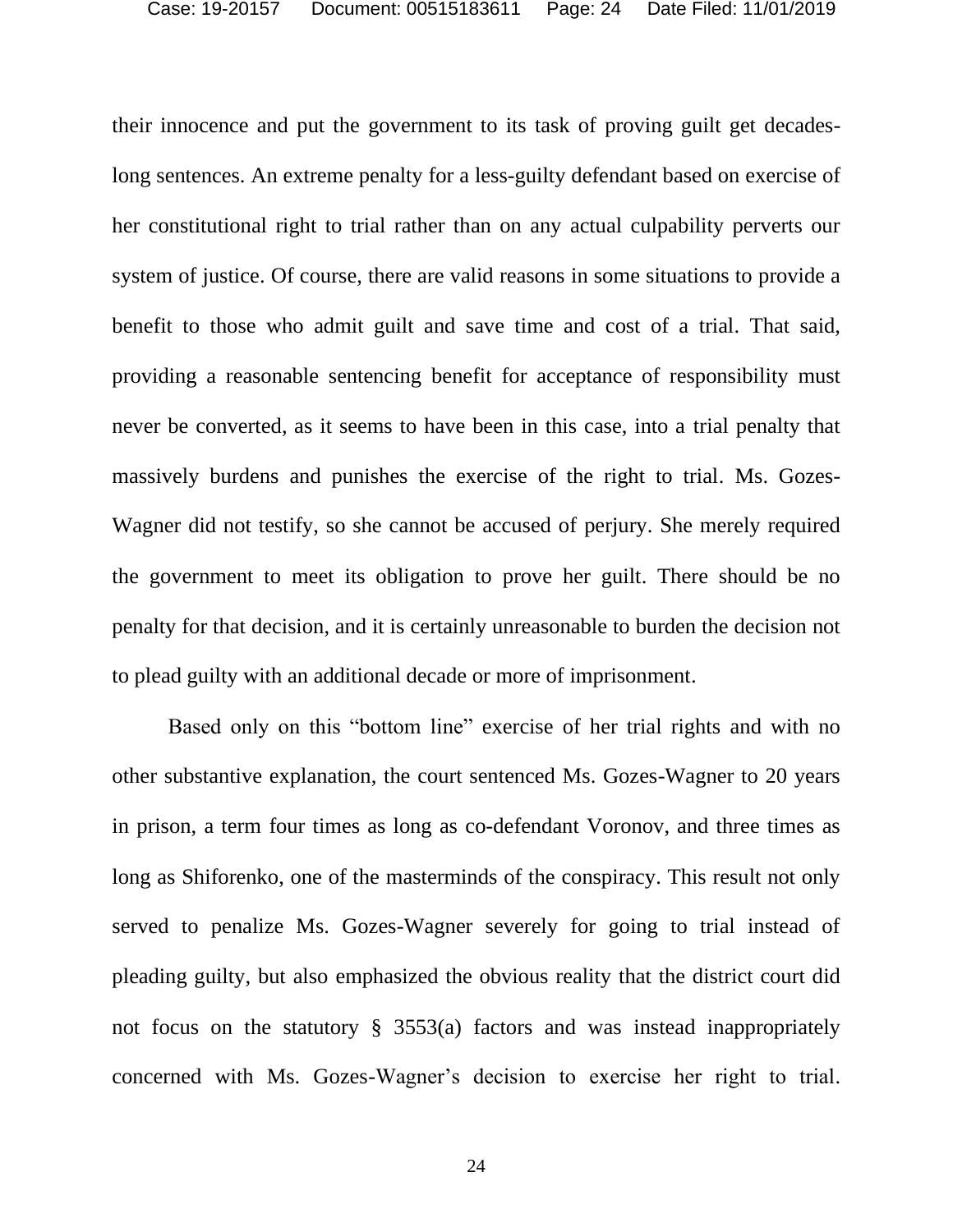Especially in light of the Supreme Court's emphasis on the need for district courts to engage in reasoned and reasonable decision-making to "promote the perception of fair sentencing," *Gall*, 552 U.S. at 50, this Court must exercise its authority to declare the sentencing decision-making below procedurally defective.

## <span id="page-24-0"></span>**II. THE DISTRICT COURT'S 20-YEAR SENTENCE FOR A LESS-CULPABLE FIRST OFFENDER DESPITE MANY MITIGATING FACTS WAS SUBSTANTIVELY UNREASONABLE**

*Booker* and its progeny call for district courts to engage in reasoned and reasonable decision-making in service to Congress's sentencing goals. *Gall*, 552 U.S. at 50. Based on the record below, Ms. Gozes-Wagner's sentencing decision does not appear to be reasoned or reasonable in light of the § 3553(a) factors and recent post-*Booker* jurisprudence. A 20-year prison term imposed on Ms. Gozes-Wagner—whose nonviolent conduct was part of a young single mother's (she was 28 when she began her employment with CPS) efforts to provide for her two children—is substantively much, much "greater than necessary" to comply with the purposes of sentencing set forth by Congress in  $\S 3553(a)(2)$ . Indeed, nearly every one of the considerations Congress listed in § 3553(a)—ranging from the "nature and circumstances of the offense" to the "history and characteristics of the offender" to the "kinds of sentences available" to the "need to avoid unwarranted disparity"—call for a far shorter prison term than was imposed by the district court.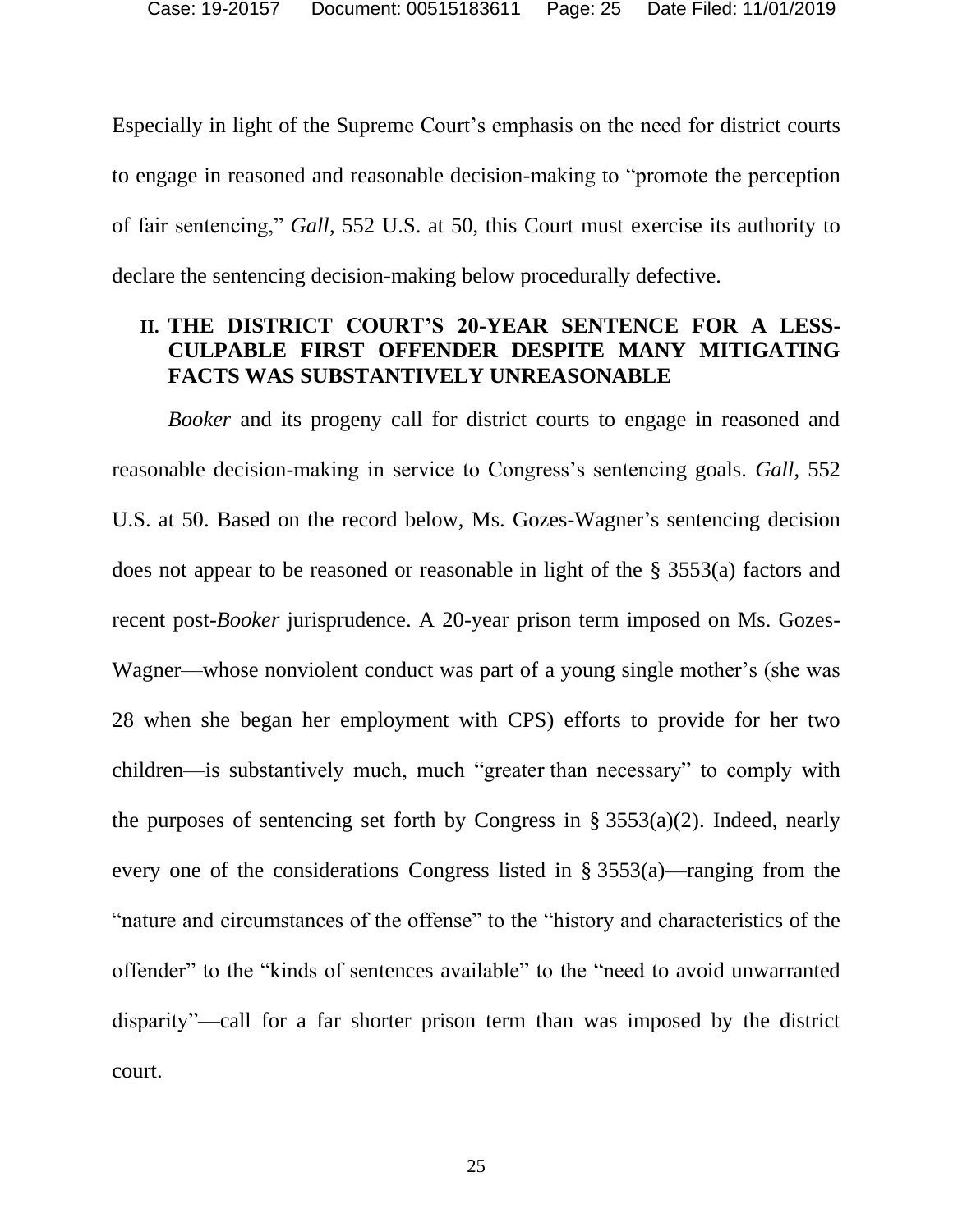When examining the nature and circumstances of the offense in the case of Ms. Gozes-Wagner, it is obvious the court did not take these factors into account when rendering its sentence. This offense was nonviolent, and Ms. Gozes-Wagner did not set out to commit any fraudulent acts. She got what purported to be an honest job to support her children; even the government admits that she may have been unaware of the fraud when she started her employment. ROA.1154:21-23. Once she discovered that this was a fraudulent enterprise—a fact *the government already knew* before she was hired—she was caught in the dilemma of having to give up the salary that put food on her children's table. A stronger person might have quit and taken her chances elsewhere, but there's a wide chasm between weakness and perfidy. Moreover, the subordinate nature of Ms. Gozes-Wagner's position and the lack of personal enrichment militate strongly against a draconian sentence. Thus, objective consideration of the nature and circumstances of the offense here would surely have called for much less time behind bars.

It is also clear that the district court glossed over the particular history and characteristics of Ms. Gozes-Wagner that defense counsel stressed at her sentencing. Hardly a predator or even a danger to anyone, Ms. Gozes-Wagner was never in trouble prior to this incident and did not seek out wrongdoing.

Ms. Gozes-Wagner also has long suffered from significant health challenges and was raising her children on her own. It is hard to fathom the sorrow that Ms.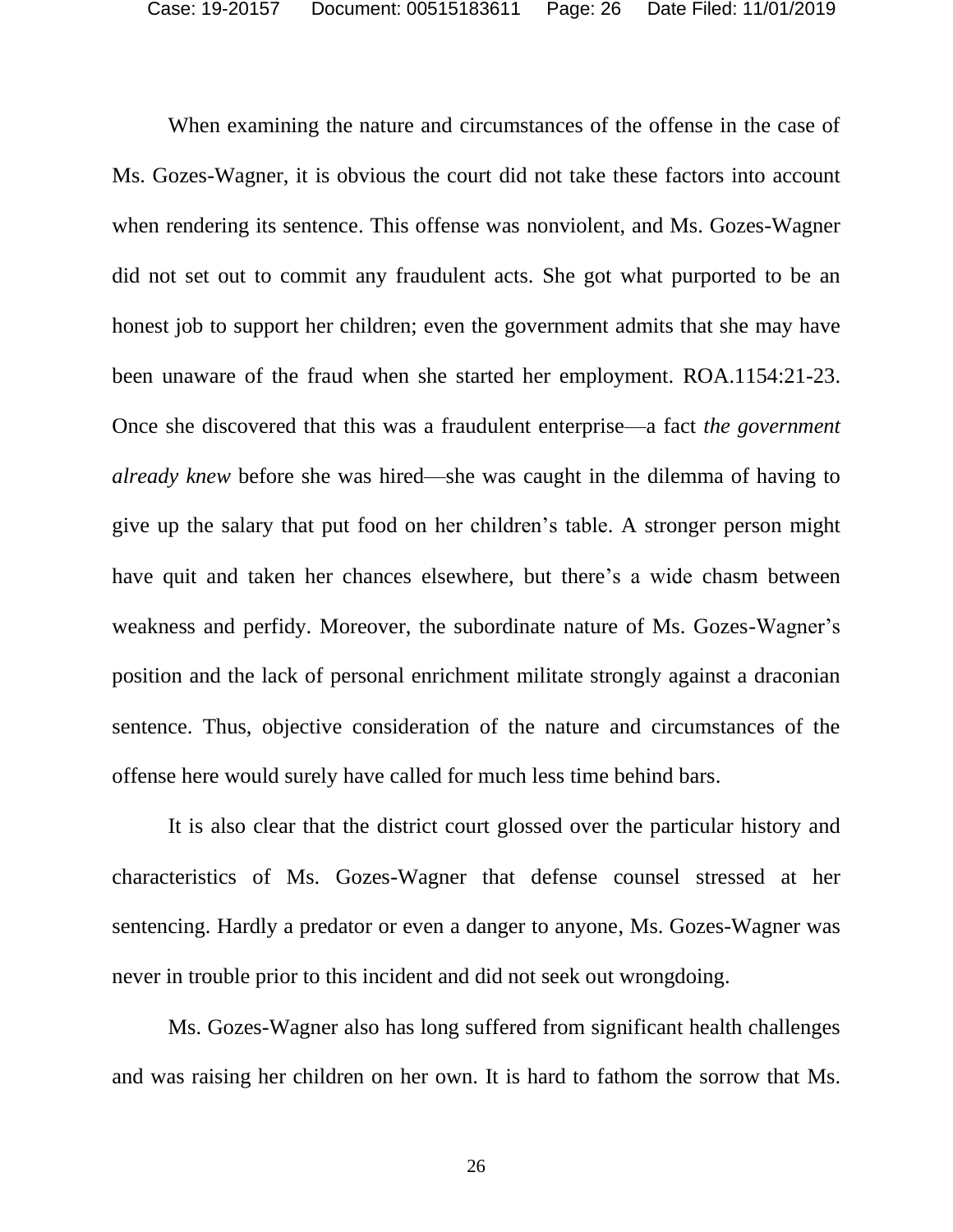Gozes-Wagner's children are experiencing at having been separated from their mother. At the sentencing hearing, Ms. Gozes-Wagner's daughter shared the following:

> It's important for a daughter to grow up with her mom. This past year-and-a-half has been difficult for me. I had to move across the world from Houston and start a new life away from my mother. I miss her so much. I miss being able to see her. I also miss my brother. I miss being able to tell her about my day. I miss crying to her when I'm sad, and I miss holding her and telling her I love her.

ROA.1238:14-1239:12.

A proper consideration of the history and characteristics of this defendant would have taken Ms. Gozes-Wagner's and her children's circumstances into account in balancing the § 3553(a) factors. The very first factors that Congress requires sentencing courts to consider are "the nature and circumstances of the offense and the history and characteristics of the defendant." 18 U.S.C. § 3553(a)(1). In this case, these factors all clearly militate in favor of a sentence far lower than the severe decades-long sentence imposed on Ms. Gozes-Wagner. Moreover, given that Congress in § 3553(a)(3) also calls for courts to consider "the kinds of sentences available," the court below should have taken into account that the offenses of conviction here do not mandate *any* prison time. Since Ms. Gozes-Wagner is the sole caretaker of her children and is not a danger to the community,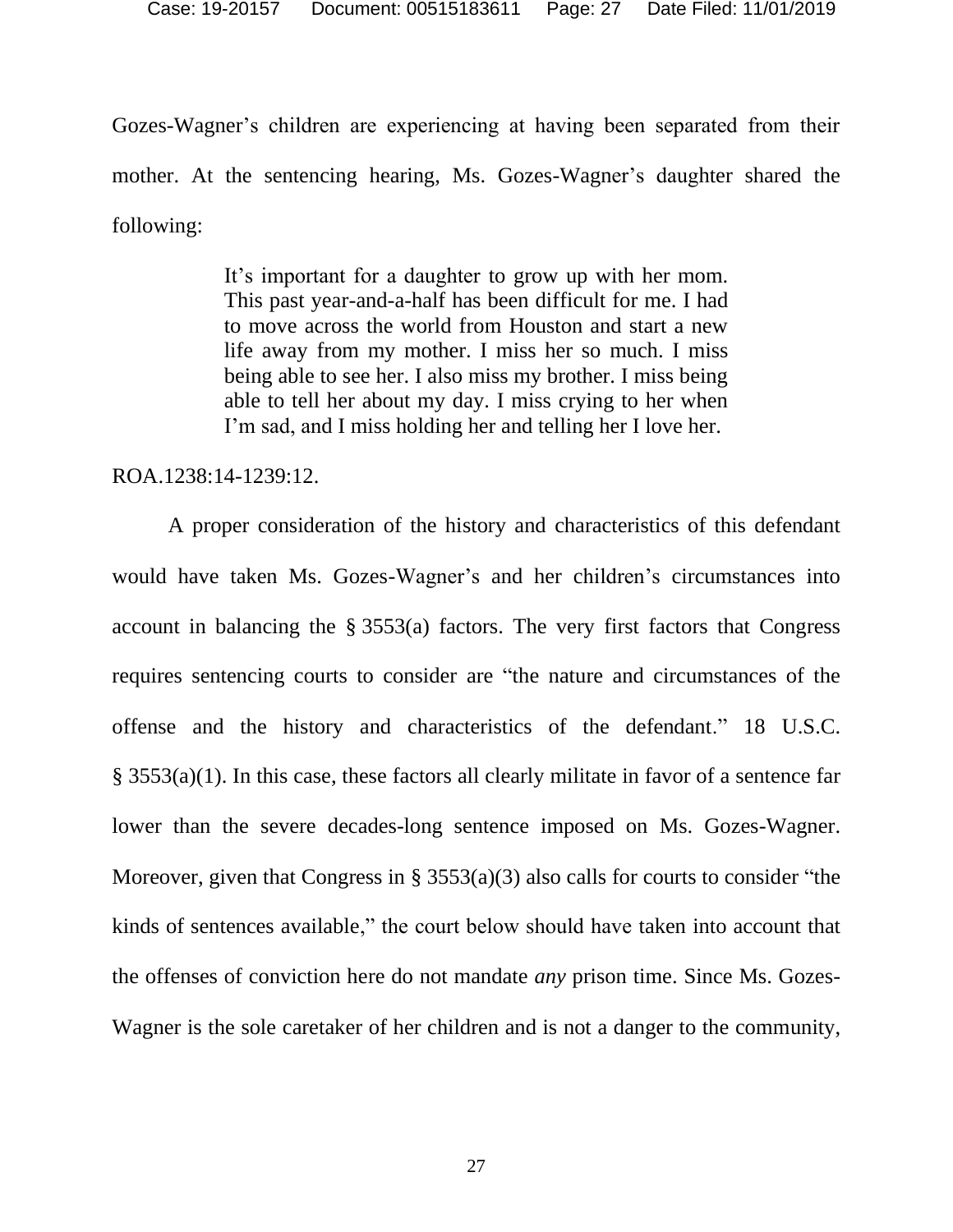the court could have and should have considered imposing a much lower sentence or substituting noncustodial options for all or part of the sentence.

Most problematically, Ms. Gozes-Wagner's 20-year sentence created rather than avoided unwarranted disparity vis-a-vis the nefarious principals in this case, as well as in comparison with far more culpable defendants in other cases. By plea bargaining, the leaders of this fraud capped their sentences at five years for the two lowest-ranked ringleaders and 10 years for the second-in-command, Shiforenko. In the end, even Shiforenko got only six years instead of his maximum of 10. Ms. Gozes-Wagner is due to serve four years longer than the *combined* sentences of three principal fraudsters. Where's the proportionality in that?

Compared to her co-defendants in this case, Ms. Gozes-Wagner's role was relatively minor. The government recognized this as did the district court. There is no substantive justification for imposing on her a sentence that will leave her behind bars for 14 years after all of the true evil-doers have been released. The district court did not address squarely raised issues about this unwarranted disparity, despite the clear instruction from Congress that sentencing courts consider the "need to avoid unwarranted sentence disparities among defendants with similar records who have been found guilty of similar conduct." 18 U.S.C. § 3553(a)(6). Indeed, given the astonishingly light sentences for the villains who engineered a complex fraud that enabled them to rake in tens of millions of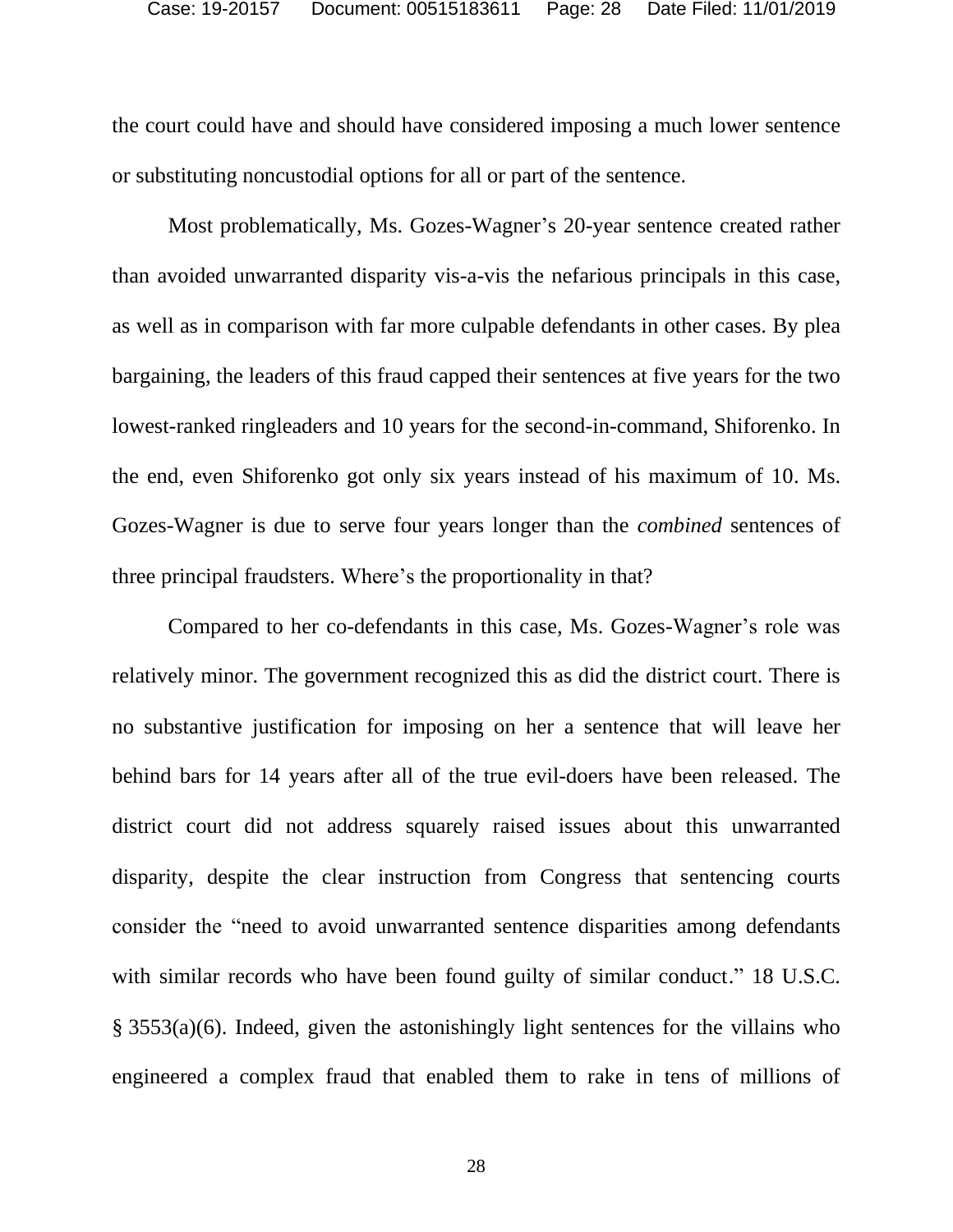taxpayer dollars, Ms. Gozes-Wagner, who was carrying out the orders of others, deserved time served plus a period of home confinement.

The disparity is even more glaring when one considers sentences imposed in similar cases. Ms. Gozes-Wagner's sentence dwarfs those of others who were, unquestionably, far more blameworthy. *See, e.g., United States v. Forbes*, 790 F.3d 403, 405 (2d Cir. 2015) (loss amount of at least 3.275 billion and a 12.5-year sentence); *United States v. Kumar*, 617 F.3d 612, 616, 626 (2d Cir. 2010) (loss amount of *at least* \$400 million and a 12-year sentence); *United States v. Rigas*, 583 F.3d 108, 113 (2d Cir. 2009) (loss amount exceeding \$100 million and 12- and 17-year sentences for the two principals); *United States v. Olis,* No. H-03-217-01, 2006 U.S. Dist. LEXIS 68281, at \*33, \*45 (S.D. Tex. Sep. 22, 2006) (loss amount of \$79 million and six-year sentence). Daniela's sentence even exceeds the 14-year sentence received by Enron's infamous Jeff Skilling, whose very name is synonymous worldwide with corporate fraud. *See* United States v. Skilling, No. 4:04-cr-00025, ECF No. 1337, at 4 (S.D. Tex. June 24, 2013).

As is clear from the comparative sentences of far worse actors in this and similar cases, the district court's sentence did not appropriately avoid unwarranted disparity. On this basis, Ms. Gozes-Wagner's sentence is infirm and substantively unreasonable.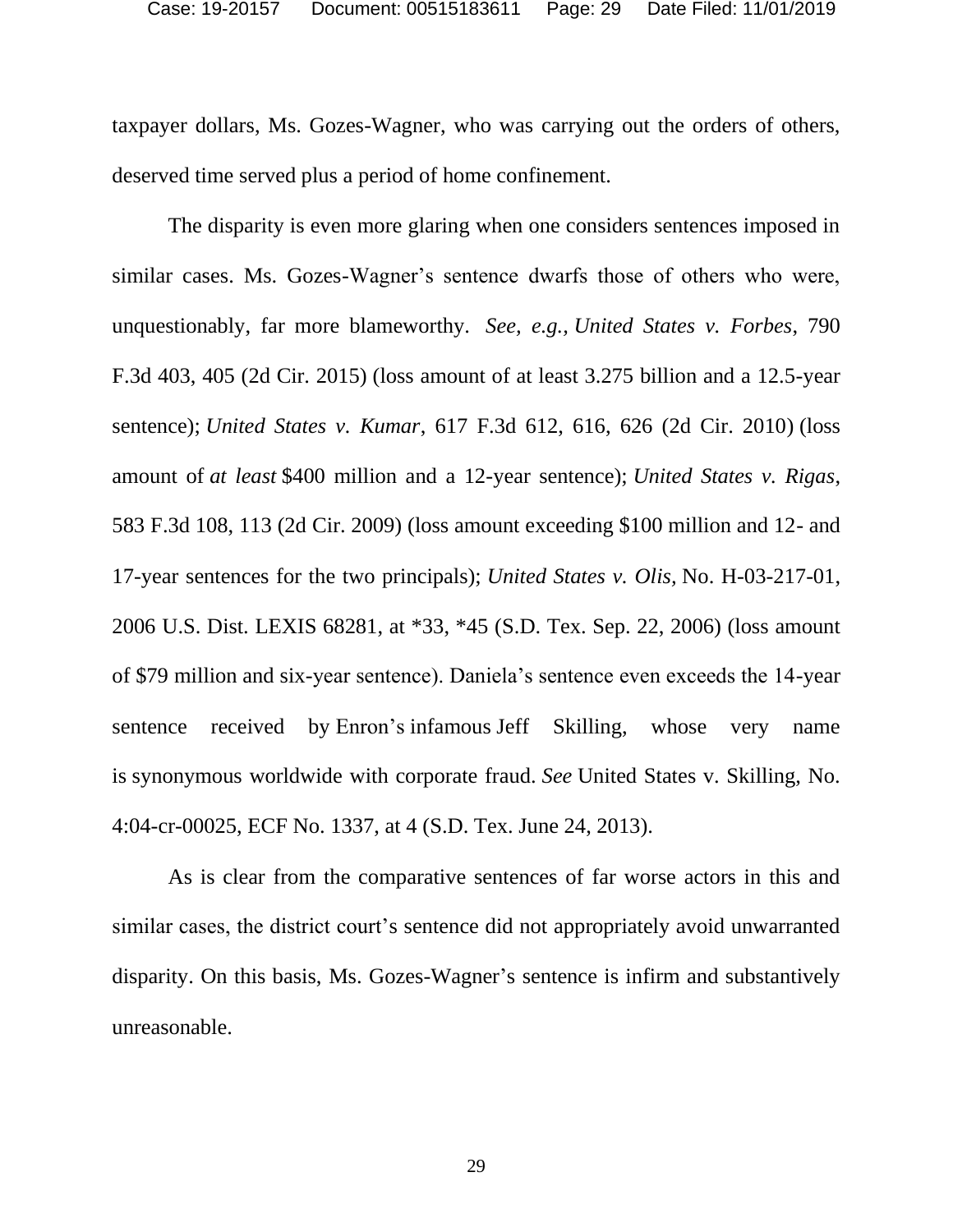This Court has explained that a district court's sentence is substantively unreasonable if it "(1) does not account for a factor that should have received significant weight, (2) gives significant weight to an irrelevant or improper factor, or (3) represents a clear error of judgment in balancing the sentencing factors." *United States v. Chandler*, 732 F.3d 434, 437 (5th Cir. 2013). Respectfully, amici contend that the sentencing decision below fails under each of these three substantive unreasonableness criteria. Most obviously, the district court's failure to give significant weight to Ms. Gozes-Wagner's mitigating "history and characteristics" and its decision to give conclusive weight to exercise of her constitutional right to trial each could independently justify a finding that her sentence is substantively unreasonable. And, clear legal and reversible error in judgment is manifest in the district court's imposition of a multi-decade prison sentence in violation of Congress's command in 18 U.S.C. § 3553(a) that Ms. Gozes-Wagner's sentence be "sufficient, *but not greater than necessary*, to comply with" the purposes of sentencing set forth in the Sentencing Reform Act. Ms. Gozes-Wagner did not contrive or captain this fraud. She has no criminal history. The risk that she will re-offend is close to zero. Meanwhile, the codefendants, who set up and operated the fraudulent enterprise, all received drastically lower sentences. The sentences of these co-defendants were deemed adequate by prosecutors and judges for their more aggravated roles in this scheme.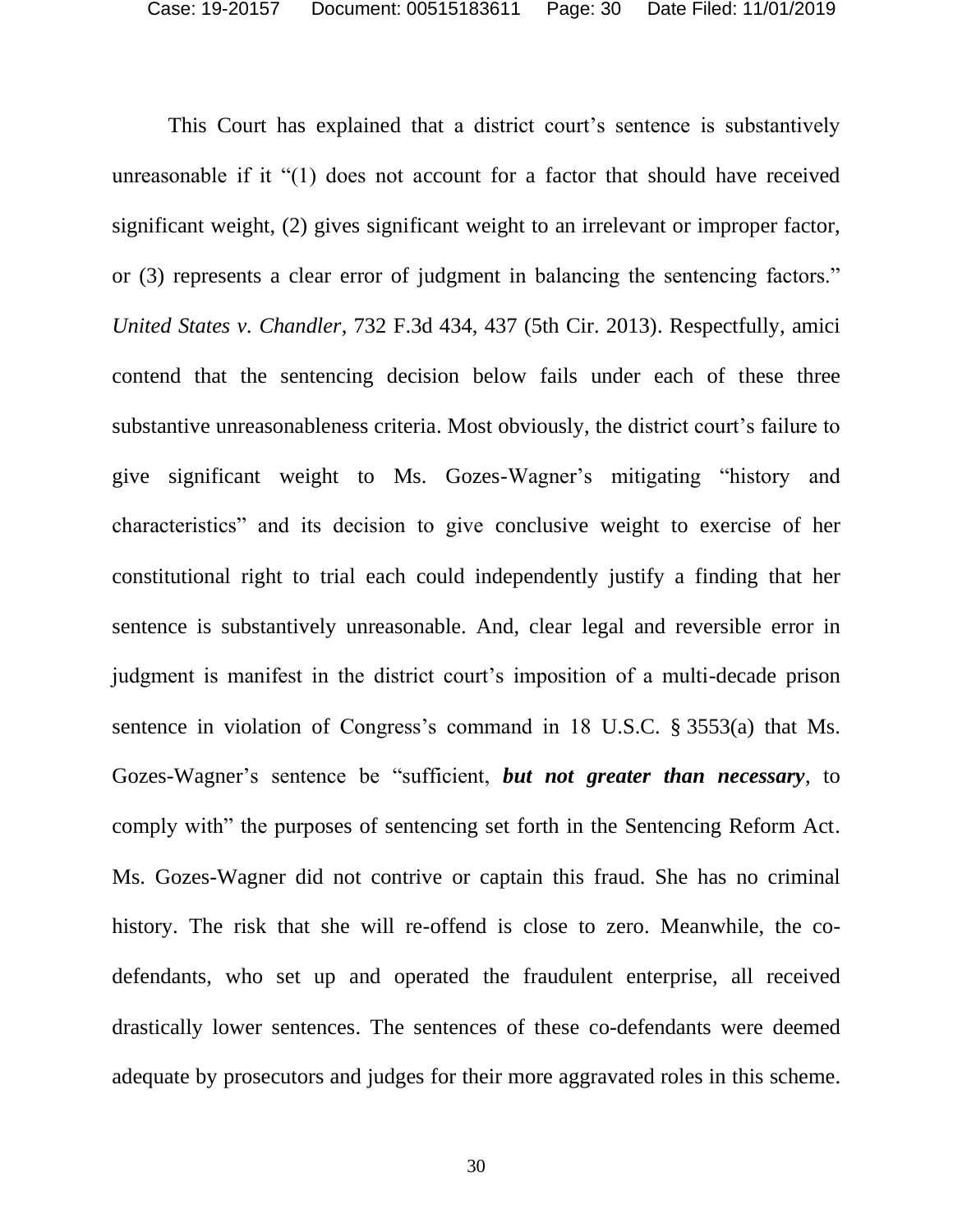Thus, it is impossible to understand just what proper purposes were served by Ms. Gozes-Wagner's oppressive sentence. It necessarily follows that her sentence is "greater than necessary" under these circumstances. Put simply, in addition to being the product of an unreasonable sentencing process, the sentence imposed below is substantively unreasonable in light of the § 3553(a) factors.

Amici suggest that this court not only order a new sentencing but remand the case to a different judge for the resentencing. This is not meant to impugn the district judge's integrity but reflects the reality that it is human nature to seek to vindicate one's previously made decisions, especially ones that are public. To foster public confidence in the fairness of the process, resentencing should be before a judge who has not yet rendered a public judgment as to defendant's appropriate sentence. This is particularly apposite in a case like this one, where the judge has displayed a lack of attention to the appropriate balancing factors set forth in § 3553(a). The judge here seemed unable or unwilling to appreciate the major distinctions between Ms. Gozes-Wagner's conduct and that of her bosses and the important individual characteristics and circumstances of Ms. Gozes-Wagner. Accordingly, amici respectfully request that the sentencing be conducted by a different district on remand.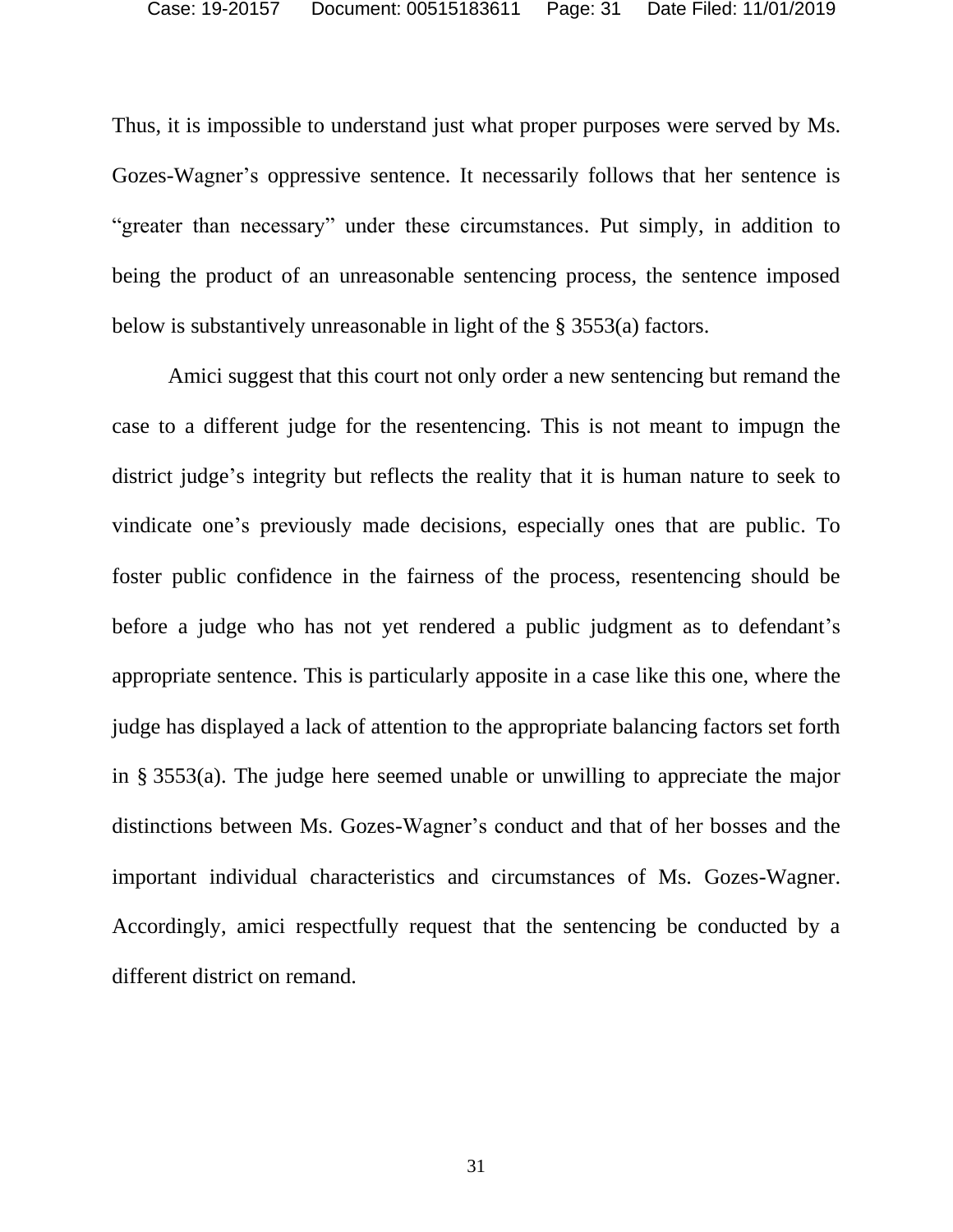### **CONCLUSION**

<span id="page-31-0"></span>For the reasons stated above, the sentencing judgment of the district court should be vacated, and the case remanded for resentencing before a different district judge.

Respectfully submitted,

*/s/ Steven J. Lieberman* STEVEN J. LIEBERMAN Federal Id No. 11337 Texas Bar No. 12334020 712 Main St., Suite 2400 Houston, Texas 77002-3005 (713) 228-8500 (Phone) (713) 228-0034 (Fax) Email: SLieber699@aol.com

**COUNSEL FOR AMICI:**

## **CERTIFICATE OF SERVICE**

I hereby certify that on this 1st day of November 2019, I electronically filed

the foregoing with the Clerk of the Court using the CM/ECF system, which will

send notification of such filing to all registered parties.

*/s/ Steven J. Lieberman* STEVEN J. LIEBERMAN